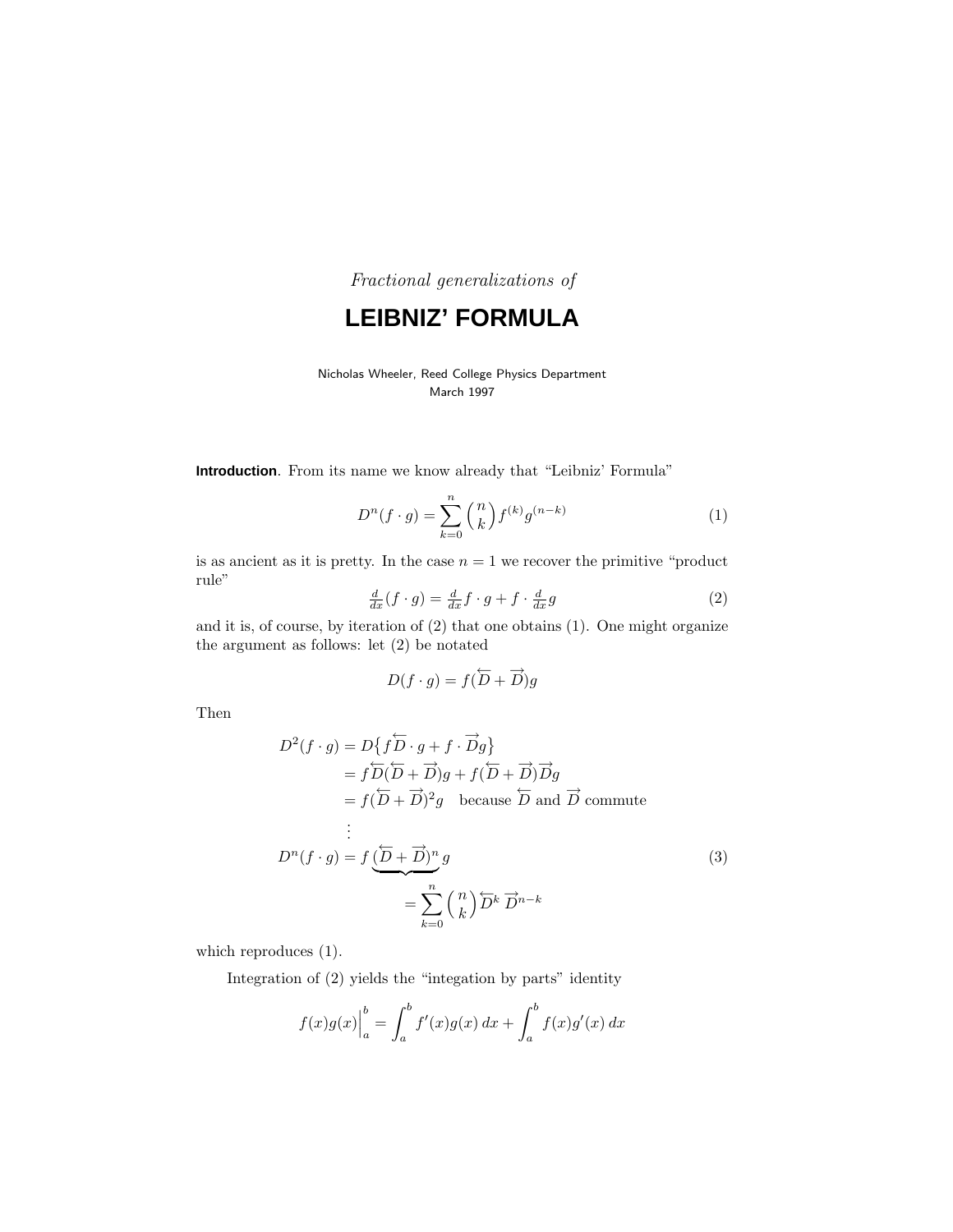# **2 Fractional Leibniz' formulæ**

which in its most frequently encountered formulation might be abbreviated

$$
\int fDg = \text{boundary term} - \int gDf \tag{4}
$$

Recently—in connection with an early draft of the material reported in §10 of "Construction and Physical Application of the Fractional Calculus"—I for a while imagined myself to stand in need of an identity of the form

$$
\int fD^n g = \text{boundary term} + \text{factor} \cdot \int gD^n f \tag{5}
$$

Such an identity I did, in fact, manage to extract from Leibniz' generalization of (2)—only to discover that my imagined need was unreal. My primary purpose in this note is to record a rather pretty result what would otherwise be consigned to my wastebasket. Iwill take opportunity of the occasion also to inquire more deeply into the fractional analog of Leibniz' formula than was possible within the compass of the seminar notes just cited. The tail will wag the dog.

**1. Integration by parts in higher integral order**. In order to expose most plainly both the problem and my plan of attack, I look first to the case  $n = 2$ . By Leibniz' formula

$$
fD^2g = D^2[fg] - 2Df \cdot Dg - gD^2f
$$

where it is the central term on the right that stands in the way of our achieving an instance of (5). But

$$
Df \cdot Dg = D[gDf] - gD^2f
$$

so we have

$$
fD^{2}g = D^{2}[fg] - 2\{D[gDf] - gD^{2}f\} - gD^{2}f
$$
  
= D^{2}[fg] - 2D[gDf] + gD^{2}f  
= D[fDg - gDf] + gD^{2}f

giving

$$
\int_{a}^{b} fD^{2}g = [fDg - gDf]_{a}^{b} + \int_{a}^{b} gD^{2}f
$$

which does indeed have the desired structure. Enlarging upon the preceeding line of argument, we in the case  $n = 3$  have

$$
fD^{3}g = D^{3}[fg] - {3 \choose 1}D[Dg \cdot Df]
$$
  
-  ${3 \choose 2} - {3 \choose 1}D[D^{2}f]$   
-  ${3 \choose 3} - {3 \choose 2} + {3 \choose 1}gD^{3}f$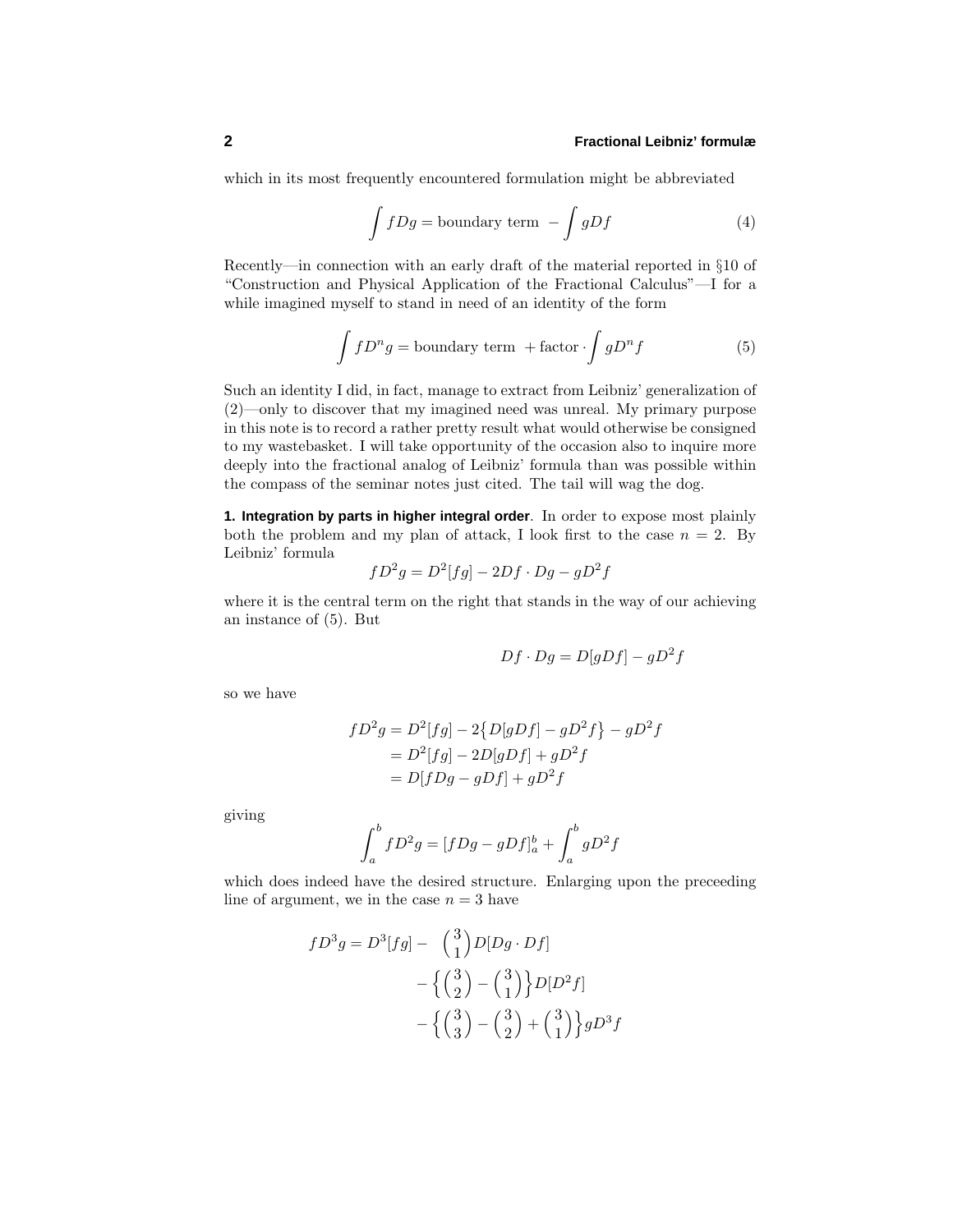# **Higher order integration by parts 3**

giving

$$
\int_{a}^{b} fD^{3}g = \text{boundary term} + \text{factor} \cdot \int_{a}^{b} gD^{3}f
$$

where

boundary term = 
$$
\left[ D^2[fg] - {3 \choose 1} [Dg \cdot Df] - {3 \choose 2} - {3 \choose 1} [D^2f] \right]_a^b
$$
  
factor = 
$$
- {3 \choose 3} - {3 \choose 2} + {3 \choose 1} }
$$

To further consolidate my sense of pattern I look finally to the case  $n = 4$ :

$$
fD^4g = D^4[fg] - {4 \choose 1}D[D^2g \cdot Df]
$$
  
\n
$$
- {4 \choose 2} - {4 \choose 1}D[Dg \cdot D^2f]
$$
  
\n
$$
- {4 \choose 3} - {4 \choose 2} + {4 \choose 1}D[g \cdot D^3f]
$$
  
\n
$$
- {4 \choose 4} - {4 \choose 3} + {4 \choose 2} - {4 \choose 1}gD^4f
$$
  
\n
$$
= D^4[fg] - \sum_{p=1}^3 \left\{ \sum_{k=0}^{p-1} (-)^k {4 \choose p-k} \right\} D[D^{3-p}g \cdot D^p f]
$$
  
\n
$$
- \left\{ \sum_{k=0}^3 (-)^k {4 \choose 4-k} \right\} gD^4f
$$
  
\n
$$
= D^4[fg] - \sum_{p=1}^3 \left\{ \sum_{q=1}^p (-)^{p-q} {4 \choose q} \right\} D[D^{3-p}g \cdot D^p f]
$$
  
\n
$$
- \left\{ \sum_{q=1}^4 (-)^{4-q} {4 \choose q} \right\} gD^4f
$$

 $\rm{But^1}$ 

$$
\sum_{q=0}^{p} (-)^{p-q} \binom{n}{q} = \binom{n-1}{p} \quad : \quad p = 0, 1, 2, \dots, n-1
$$

so we can write

$$
\sum_{q=1}^{p} (-)^{p-q} {4 \choose q} = \sum_{q=0}^{p} (-)^{p-q} {4 \choose q} - (-)^{p} = {4-1 \choose p} - (-)^{p} \quad : \quad p = 1, 2, 3
$$
  

$$
\sum_{q=1}^{4} (-)^{4-q} {4 \choose q} = -\sum_{q=0}^{3} (-)^{3-q} {4 \choose q} - (-)^{4} + 1 = 1 - {4-1 \choose 3} - (-)^{4}
$$
  

$$
= (-)^{4-1}
$$

 $^{\rm 1}$  See Abramowitz & Stegun, p. 822.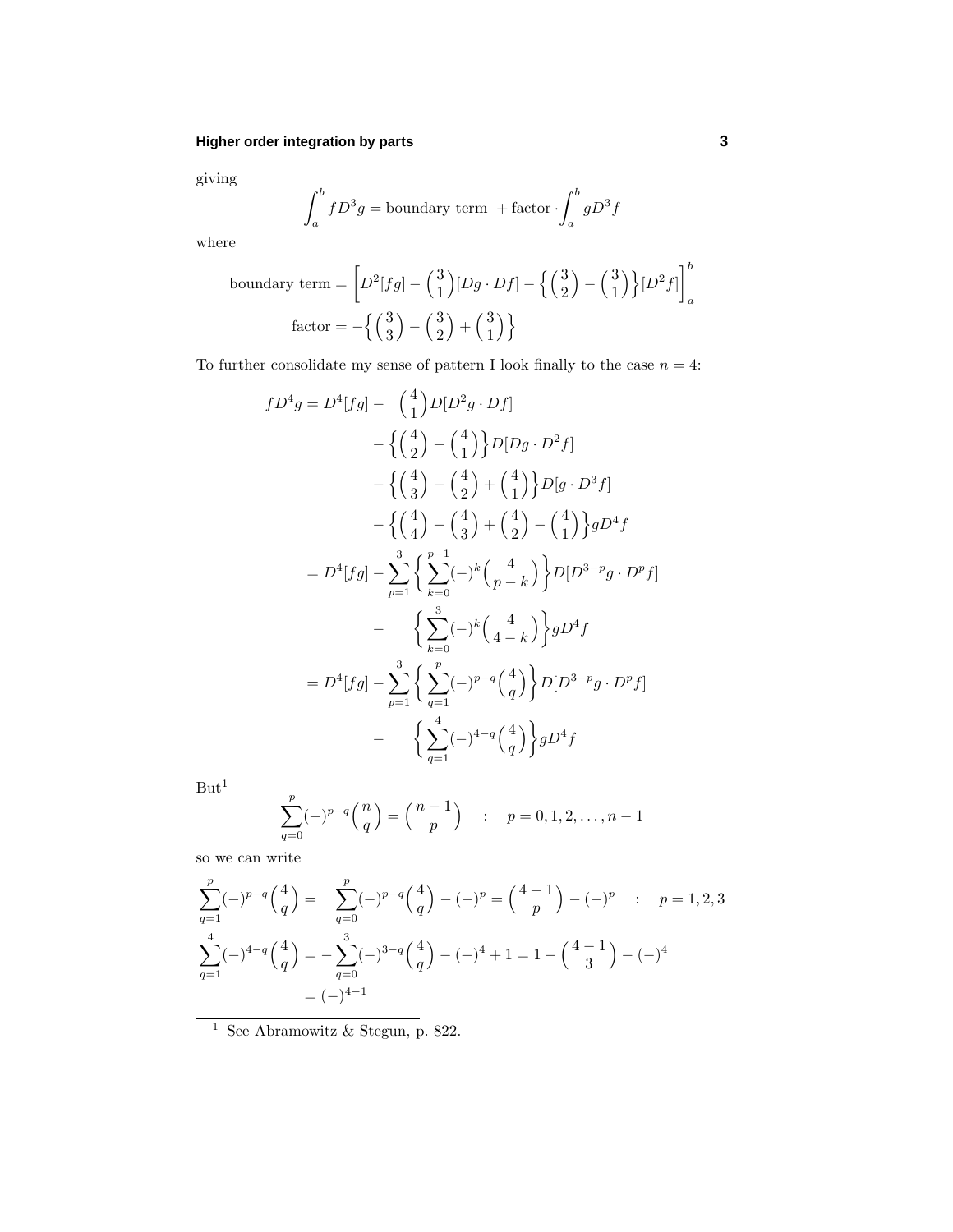The clear implication is that we can in the general case write

$$
fD^{n}g = D\bigg[D^{n-1}[fg] - \sum_{p=1}^{n-1} \left\{ {n-1 \choose p} - (-)^{p} \right\} D^{n-1-p}g \cdot D^{p}f \bigg] + (-)^{n}gD^{n}f
$$

Thus do we achieve (5) with

boundary term = 
$$
\left[D^{n-1}[fg] - \sum_{p=1}^{n-1} \left\{ \binom{n-1}{p} - (-)^p \right\} D^{n-1-p}g \cdot D^p f \right]_a^b
$$
  
factor =  $(-)^n$  (6)

Though I originally acquired interest in  $(5)$  in connection with a problem rooted in the calculus of variations, Inote in passing that it is evocative of the train of thought that leads to the invention of the concept of "self-adjointness" in operator theory. For example, in Sturm-Liouville theory<sup>2</sup> one says of the second-order differential operator

$$
\mathbf{D} \equiv A(x)D^2 + B(x)D + C(x)
$$

that it is self-adjoint if and only if there exist functions  $\omega_{ij}(x)$  such that

$$
f\mathbf{D}g - g\mathbf{D}f = \frac{d}{dx}\Omega
$$

$$
\Omega \equiv \begin{pmatrix} f \\ f' \end{pmatrix}^{\mathrm{T}} \begin{pmatrix} \omega_{11} & \omega_{12} \\ \omega_{21} & \omega_{22} \end{pmatrix} \begin{pmatrix} g \\ g' \end{pmatrix}
$$

**2. Remarks concerning the fractional extension of Leibniz' formula**. The formal essentials of (3) can, if we wish, be notated

$$
D^n = \sum_{k=0}^n \begin{bmatrix} n \\ k \end{bmatrix} \overleftarrow{D}^k \overrightarrow{D}^{n-k} \tag{7}
$$

where

$$
\begin{bmatrix} n \\ k \end{bmatrix} \equiv \frac{\Gamma(n+1)}{\Gamma(k+1)\Gamma(n+1-k)}\tag{8}
$$

We can, in place of (7), write

$$
D^n = \sum_{k=0}^{\infty} \begin{bmatrix} n \\ k \end{bmatrix} \overleftrightarrow{D}^k \overrightarrow{D}^{n-k}
$$
 (9)

<sup>&</sup>lt;sup>2</sup> See QUANTUM MECHANICS ( $1967$ ), Chapter II, p. 39 and references there cited.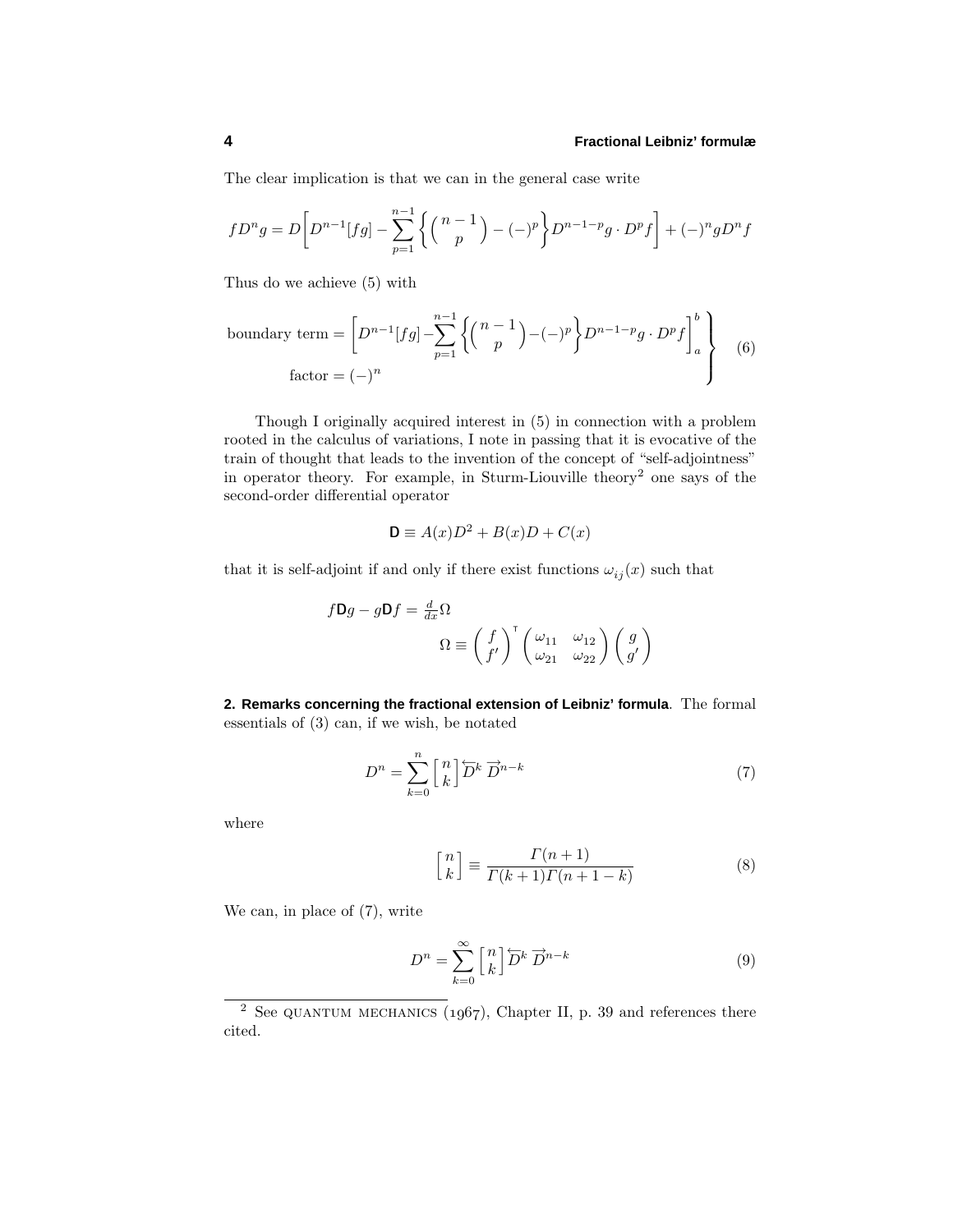# **First approach to the problem 5**

since  $\Gamma(n-k+1)$  becomes singular at  $k = n+1, n+2, n+3, \ldots$ , and its reciprocal therefore vanishes. Equation (7) makes formal sense even when *n* is not an integer (which I will emphasize by notational adjustment  $n \mapsto \nu$ ), but in such cases the "*Γ*-switch" is deactivated; the finite series becomes an infinite series... as it does also when  $n = -1, -2, -3, \ldots$ , though in cases of the latter sort the argument is a bit more intricate; it hinges not (as formerly) on the absence of a singularity, but on the presence of competing singularities, since on its face (8.1) produces  $\frac{\infty}{\infty}$  when *n* is a negative integer: one has<sup>3</sup> —even at the singular points of *Γ*(*x*)—

$$
\frac{\Gamma(x)}{\Gamma(x-k)} = (-)^k (1-x)_k \quad : \quad k = 0, 1, 2, \dots
$$

where

$$
(z)_0 \equiv 1
$$
  
\n $(z)_k \equiv z(z+1)(z+2)\cdots(x+k-1)$  :  $k = 1, 2, 3, \ldots$ 

serve to define the so-called "Pochhammer polynomials."

From (9) it follows formally that

$$
D^{\nu}(f \cdot g) = \sum_{k=0}^{\infty} {\nu \brack k} f \overleftrightarrow{D}^k \overrightarrow{D}^{\nu-k} g \tag{10}
$$

Such a "Leibniz' formula for fractional derivatives" is, in fact, standard to the fractional calculus literature, $4$  and possess a number of notable features:

- The formula retains its validity even for  $\nu < 0$ ;
- The formula treats  $f(x)$  and  $g(x)$  asymmetrically;
- In the terms with  $k > \nu$  the function  $g(x)$  is subjected (not to a differentiation process but) to an integration process.

<sup>&</sup>lt;sup>3</sup> See J. Spanier & K. Oldham, *Atlas of Functions* ( $1987$ ), Chapter 17 and **43:5:11**.

 $4$  See K. Oldham & J. Spanier, The Fractional Calculus (1974) §5.5 and K. Miller & B. Ross, An Introduction to the Fractional Calculus and Fractional Differential Equations (1993) Chapter IV  $\S 4$ . The topic has been studied closely in a series of papers by T. J. Osler: "Leibniz rule for fractional derivatives and an application to infinite series," SIAM J. Appl. Math. **18**, 658 (1970); "The fractional derivative of a composite function," SIAM J. Math. Anal. **1**, 288 (1970); "Fractional derivatives and Leibniz' rule." Amer. Math. Monthly **78**, 645 (1971); "The integral analog of Leibniz' rule," Math. Comp. **26**, 903 (1972); J. L. Lavoie, R. Tremblay & T. J. Osler, "Fractional derivatives and special functions," SIAM Rev. **18**, 240 (1976). For reasons not clear to me, the authors of the monographs cited above pay only glancing attention to the work of Osler, though it is pretty work of remarkable power—as Ishall demonstrate.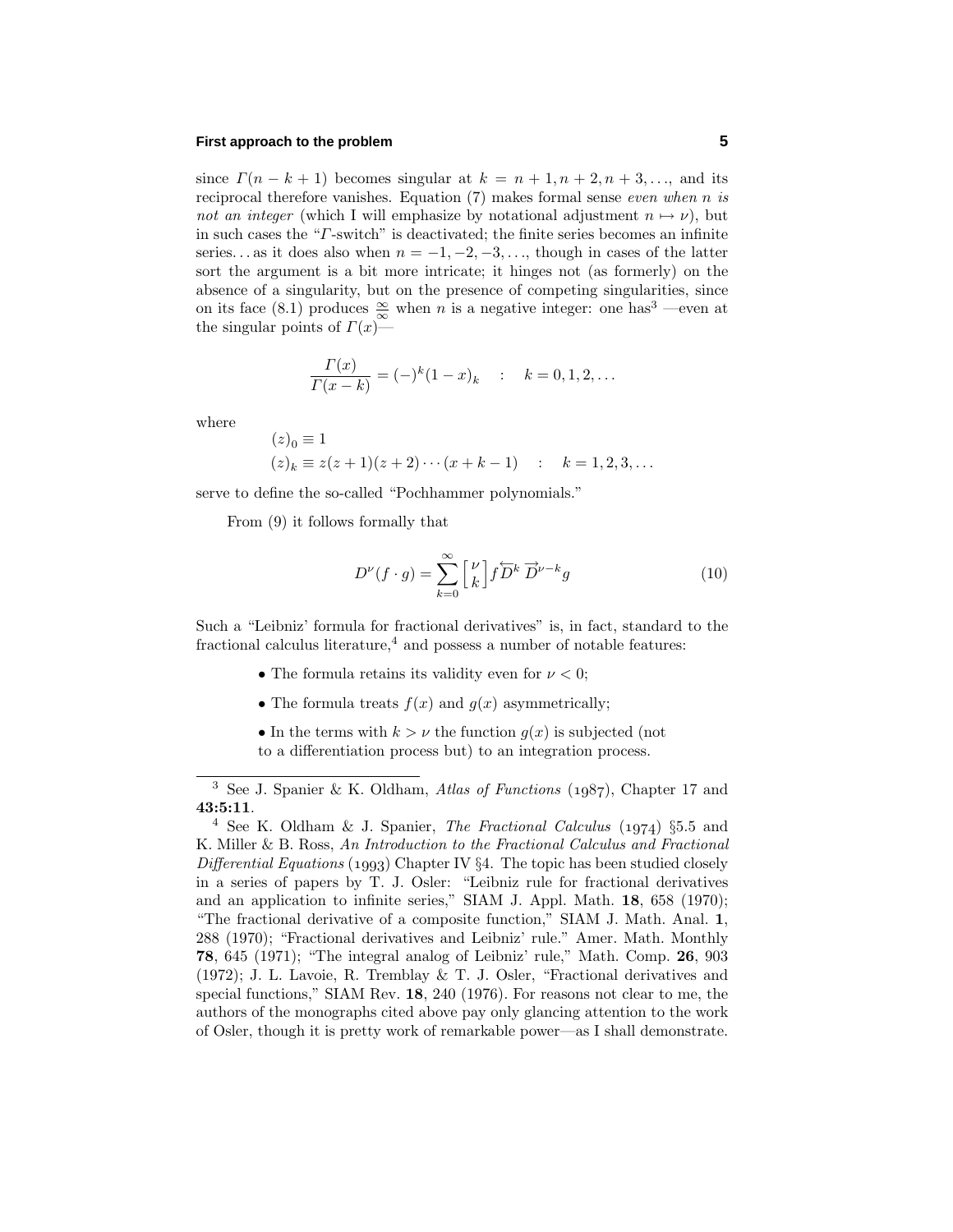To gain a sharper feeling for the implications of the preceding remarks, Ilook to concrete examples, from which I attempt to draw general lessons.

Useful information can, in favorable cases, be gained by the simple expedient of setting  $f(x) = e^{ax}$ , for then (10) reads

$$
D^{\nu}\left(e^{ax}g(x)\right) = e^{ax} \cdot \sum_{k=0}^{\infty} a^k \begin{bmatrix} \nu \\ k \end{bmatrix} D^{\nu-k}g(x) \tag{11}
$$

Suppose, for example, we set  $\nu = \frac{1}{2}$  and take  $g(x)$  to be the

unit function : 
$$
u(x) = 1
$$
 (all x)

By definition (at least within the standard Riemann-Liouville formulation of the fractional calculus)

$$
D^{\frac{1}{2}}f(x) \equiv D \cdot D^{-\frac{1}{2}}f(x) \equiv D \cdot \left\{ \frac{1}{\Gamma(\frac{1}{2})} \int_0^x \frac{1}{\sqrt{x-y}} f(y) \, dy \right\}
$$

so (according to *Mathematica*)

$$
D^{\frac{1}{2}}e^{ax} = D \cdot \left\{ \frac{1}{\Gamma(\frac{1}{2})} \int_0^x \frac{1}{\sqrt{x-y}} e^{ay} dy \right\} : x > 0 \text{ and } \Re(a) > 0
$$
  
\n
$$
= D \cdot \left\{ \frac{e^{ax} \text{erf}(\sqrt{ax})}{\sqrt{a}} \right\}
$$
  
\n
$$
= \frac{1}{\sqrt{\pi x}} + \sqrt{a} e^{ax} \text{erf}(\sqrt{ax})
$$
  
\n
$$
= e^{ax} \left\{ \frac{1}{\sqrt{\pi x}} e^{-ax} + \sqrt{a} \text{erf}(\sqrt{ax}) \right\}
$$
  
\n
$$
= e^{ax} \cdot \frac{1}{\sqrt{\pi x}} \left\{ 1 + a \cdot x - a^2 \cdot \frac{1}{6} x^2 + a^3 \cdot \frac{1}{30} x^3 - a^4 \cdot \frac{1}{168} x^4 + a^5 \cdot \frac{1}{1080} x^5 - a^6 \cdot \frac{1}{7920} x^6 + \cdots \right\}
$$

while the right side of (11) supplies

$$
= e^{ax} \cdot \sum_{k=0}^{\infty} a^k \left[ \frac{1}{k} \right] D^{\frac{1}{2} - k} u(x)
$$
  
=  $e^{ax} \cdot \left\{ 1D^{\frac{1}{2}}u + a \cdot \frac{1}{2}D^{-\frac{1}{2}}u - a^2 \cdot \frac{1}{8}D^{-\frac{3}{2}}u + a^3 \cdot \frac{1}{16}D^{-\frac{5}{2}}u$   
 $- a^4 \cdot \frac{5}{128}D^{-\frac{7}{2}}u + a^5 \cdot \frac{7}{256}D^{-\frac{9}{2}}u - a^6 \cdot \frac{21}{1024}D^{-\frac{11}{2}}u + \cdots \right\}$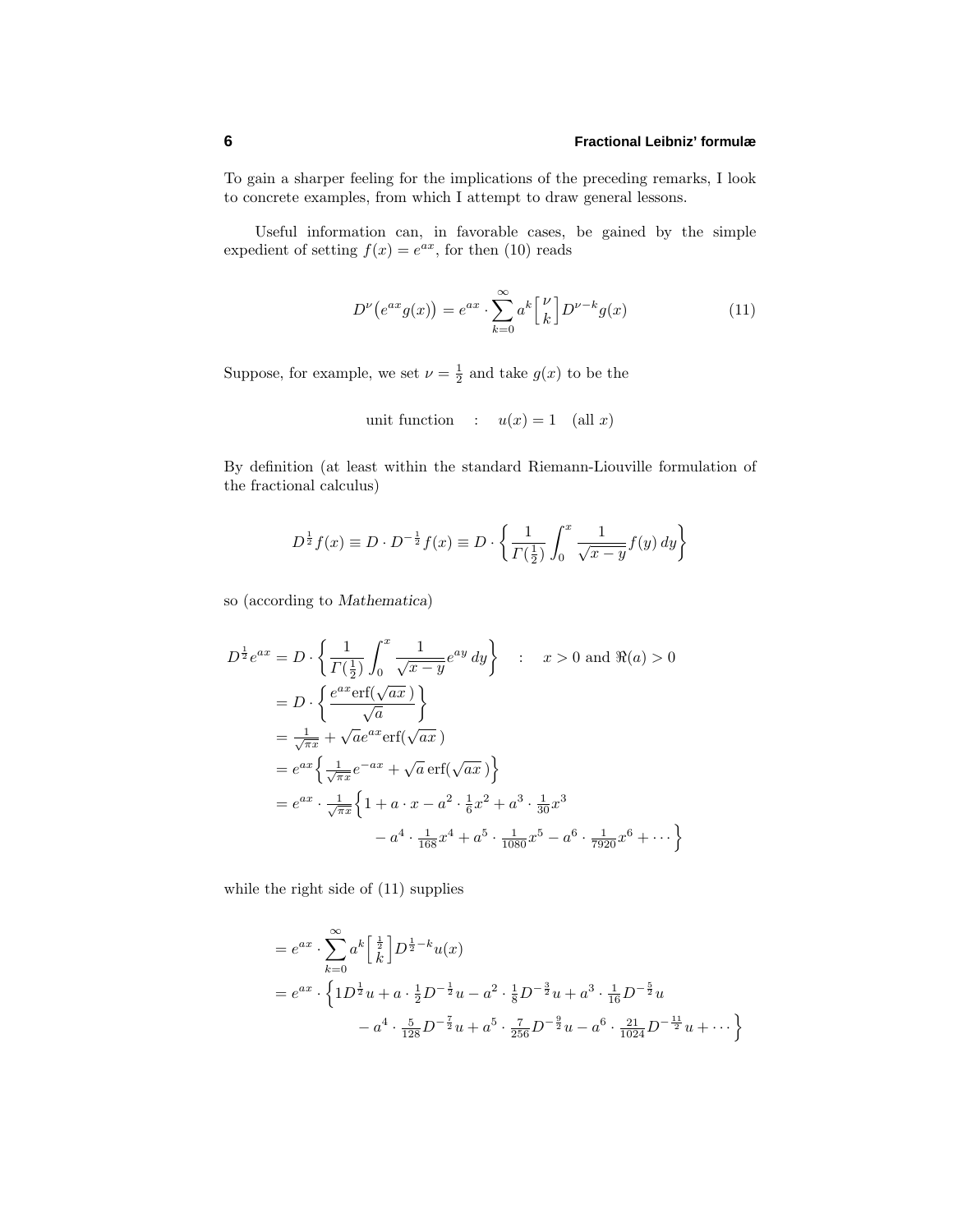# **First approach to the problem 7**

Consistency entails

$$
D^{+\frac{1}{2}}u = \frac{1}{\sqrt{\pi x}}\nD^{-\frac{1}{2}}u = \frac{1}{\sqrt{\pi x}}2x = \frac{1}{\sqrt{\pi x}}\frac{(2x)}{1}\nD^{-\frac{3}{2}}u = \frac{1}{\sqrt{\pi x}}\frac{4}{3}x^2 = \frac{1}{\sqrt{\pi x}}\frac{(2x)^2}{1\cdot 3}\nD^{-\frac{5}{2}}u = \frac{1}{\sqrt{\pi x}}\frac{8}{15}x^3 = \frac{1}{\sqrt{\pi x}}\frac{(2x)^3}{1\cdot 3\cdot 5}\nD^{-\frac{7}{2}}u = \frac{1}{\sqrt{\pi x}}\frac{16}{105}x^4 = \frac{1}{\sqrt{\pi x}}\frac{(2x)^4}{1\cdot 3\cdot 5\cdot 7}\nD^{-\frac{9}{2}}u = \frac{1}{\sqrt{\pi x}}\frac{32}{945}x^5 = \frac{1}{\sqrt{\pi x}}\frac{(2x)^5}{1\cdot 3\cdot 5\cdot 7\cdot 9}
$$
\n
$$
D^{-\frac{11}{2}}u = \frac{1}{\sqrt{\pi x}}\frac{64}{10395}x^6 = \frac{1}{\sqrt{\pi x}}\frac{(2x)^6}{1\cdot 3\cdot 5\cdot 7\cdot 9\cdot 11}
$$
\n
$$
\vdots
$$

It is gratifying to observe that the preceding line of argument leads in the general case to a result

$$
D^{-(k-\frac{1}{2})}x^0 = \frac{1}{\sqrt{\pi x}} \frac{(k-1)!2^{k-1}(2x)^k}{(2k-1)!}
$$

$$
= \frac{1}{\Gamma(k+\frac{1}{2})} x^{k-\frac{1}{2}}
$$

that can be read as a special case of Lacroix' construction<sup>5</sup>

$$
D^{-\nu}x^p = \frac{\Gamma(1+p)}{\Gamma(1+p+\nu)}x^{p+\nu} \tag{12.1}
$$

which—though introduced in  $1819$  by S. F. Lacroix on quite other (casually informal) grounds—is itself an immediate implication of the definition put forward by Liouville & Riemann:

$$
D^{-\nu} f(x) = \frac{1}{\Gamma(\nu)} \int_0^x (x - y)^{\nu - 1} f(y) dy
$$
  
\n
$$
\downarrow
$$
  
\n
$$
D^{-\nu} x^p = \frac{1}{\Gamma(\nu)} \int_0^x (x - y)^{\nu - 1} y^p dy
$$
  
\n
$$
= \frac{\Gamma(1 + p)}{\Gamma(1 + p + \nu)} x^{p + \nu} \quad : \quad x > 0, \quad \Re(p) > -1, \quad \Re(\nu) > 0
$$

If we retain  $g(x) = u(x) \equiv 1$  but take  $f(x) = x^p$  and (for expository convenience) assume  $0 < \nu < 1$  then Leibniz' formula (10) gives

$$
D^{\nu}(x^{p} \cdot 1) = \sum_{k=0}^{p} {\nu \brack k} \frac{p!}{(p-k)!} x^{p-k} \cdot D^{\nu-k} u
$$
  
= 
$$
{\nu \brack 0} x^{p} \cdot D^{\nu} u + \sum_{k=1}^{p} {\nu \brack k} \frac{p!}{(p-k)!} x^{p-k} \cdot D^{-(k-\nu)} u
$$

 $\frac{5}{5}$  See (8.2) in "Construction... of the fractional calculus" (1997).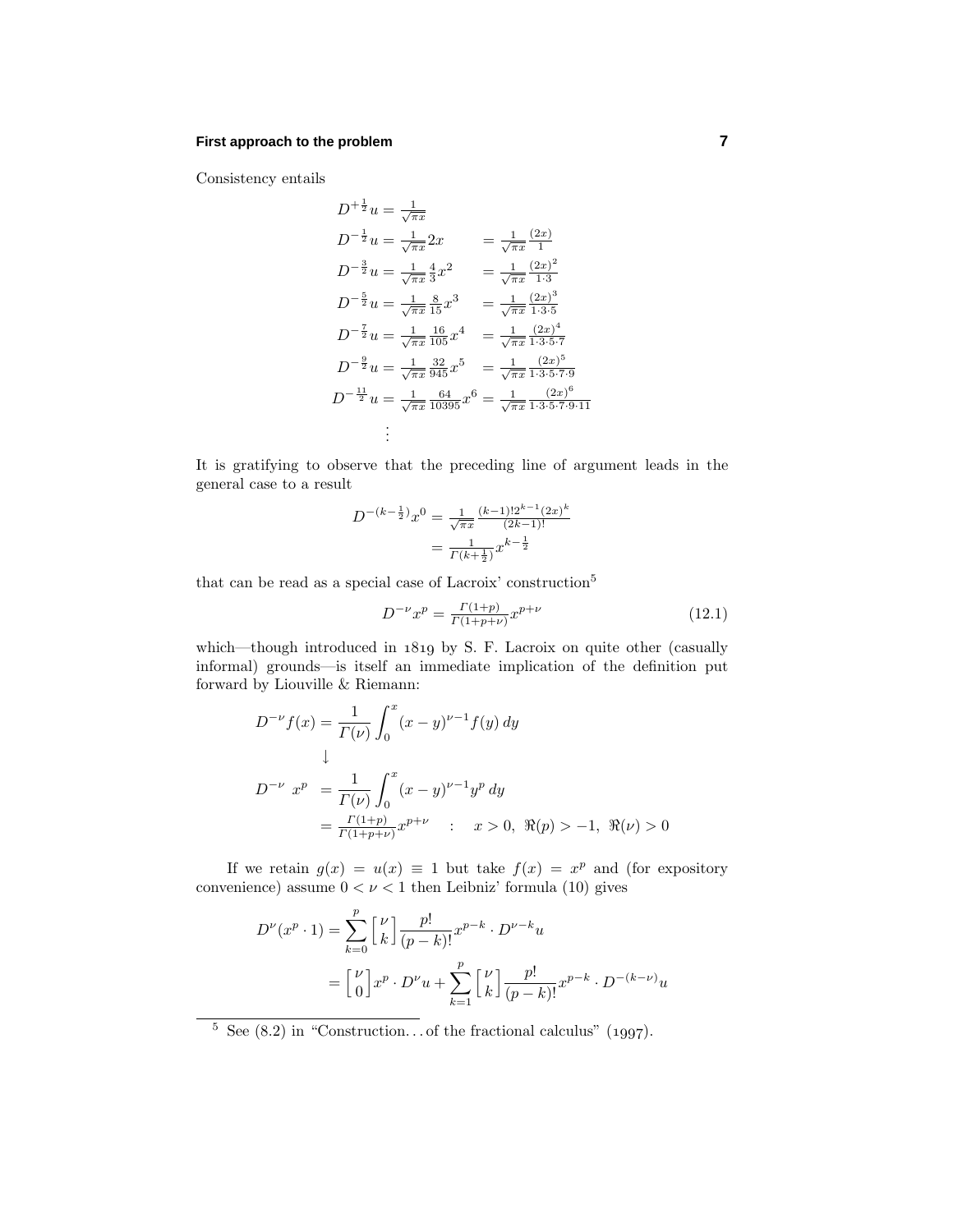But

$$
D^{\nu}u \equiv D \cdot D^{-(1-\nu)}u
$$

$$
= D \cdot \frac{1}{\Gamma(2-\nu)}x^{1-\nu}
$$

$$
= \frac{1}{\Gamma(1-\nu)}x^{-\nu}
$$

$$
D^{-(k-\nu)}u = \frac{1}{\Gamma(1+k-\nu)}x^{k-\nu}
$$

so we have

$$
D^{\nu}x^{p} = \left\{ \begin{bmatrix} \nu \\ 0 \end{bmatrix} \frac{1}{\Gamma(1-\nu)} + \sum_{k=1}^{p} \begin{bmatrix} \nu \\ k \end{bmatrix} \frac{p!}{(p-k)!} \frac{1}{\Gamma(1+k-\nu)} \right\} x^{p-\nu}
$$
  
= 
$$
\sum_{k=0}^{p} \left\{ \frac{\Gamma(1+\nu)}{\Gamma(1+k)\Gamma(1+\nu-k)} \frac{\Gamma(1+p)}{\Gamma(1+p-k)} \frac{1}{\Gamma(1+k-\nu)} \right\} x^{p-\nu}
$$
  
= 
$$
\frac{\Gamma(1+p)}{\Gamma(1+p-\nu)} x^{p-\nu} \quad \text{according to Mathematica} \tag{12.2}
$$

which we recognize to be precisely Lecroix' definition of the fractional derivative  $D^{\nu}x^p$  (0 <  $\nu$  < 1)—recovered here as a corollary jointly of Lecroix' definition of the fractional integral  $D^{-\nu}x^p$  and of the fractional generalization (10) of Leibniz' formula. If, on the other hand, we agree to accept Lecoix' definitions as given, then the preceding argument can be read (as I intended it) as a demonstration that (10) is consistent with the facts of the matter, and that the integrative aspects of Leibniz' formula—far from being a strange and unwelcome intrusion—are essential to its success.

The surprising fact is that while the statement

$$
Dinteger(f \cdot u) = Dinteger(u \cdot f)
$$
 is trivially & uninformatively true

its fractional analog/generalization

 $D^{\text{fraction}}(f \cdot u) = D^{\text{fraction}}(u \cdot f)$  is non-trivially & informatively true (13)

—at least so far as concerns functions of the type  $f(x) = \sum f_p x^p$ —and the same can be said in the more general case  $f \cdot g$ , as we have in fact had occasion already to see; the left and right sides of the latter of the preceding equalities lead to distinct computational problems, distinct organizations of the same functional material. And for none of this is there precedent in the ordinary calculus, which is (beyond the presence of all the *Γ*-functions) why exercise of the type that recently engaged us feels so unfamiliarly "strange."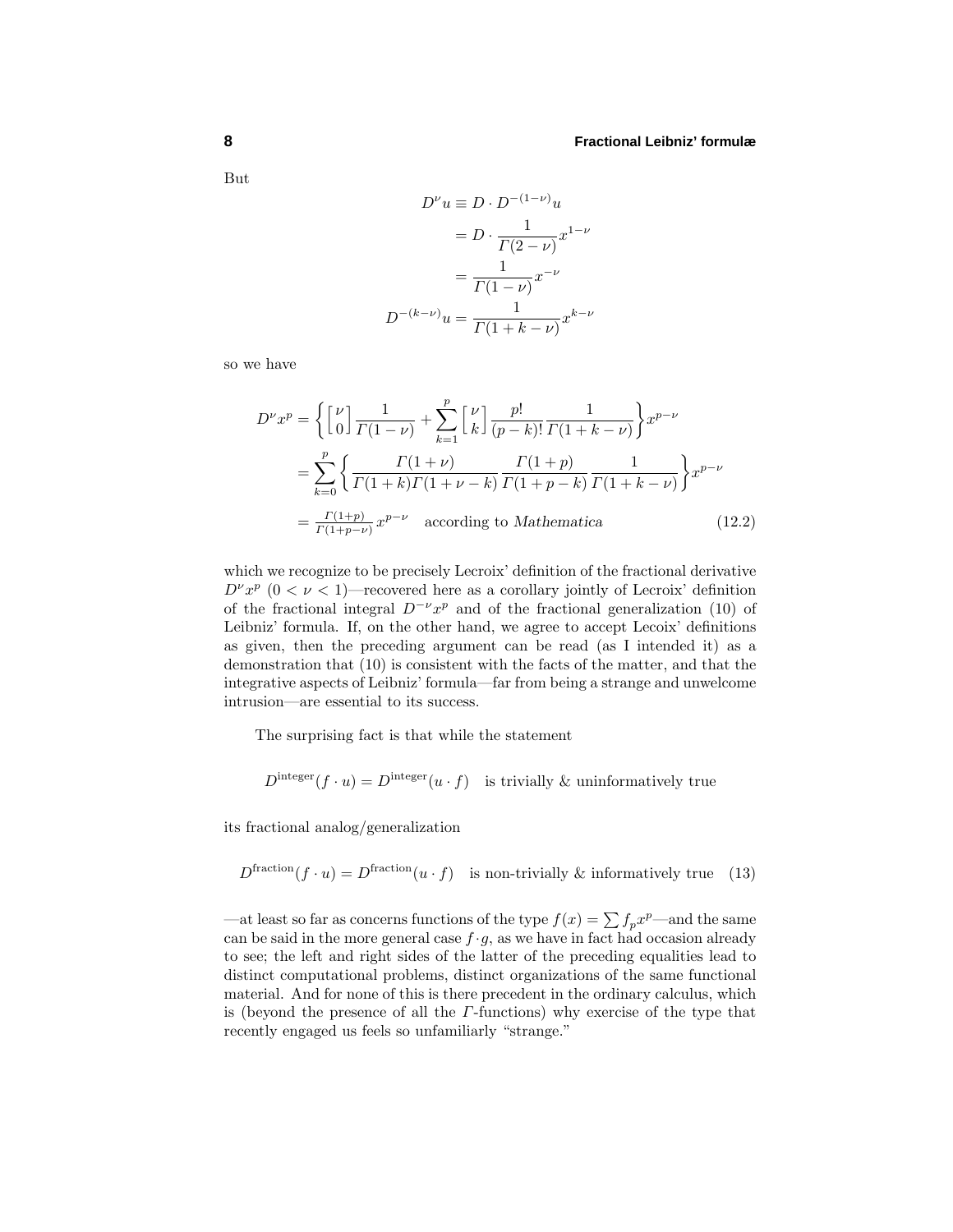# **Conjectured generalization 9**

**3. Construction & applications of a "generalized fractional Leibniz formula"**. At  $(13)$  I identify one mechanism by which the fractional Leibniz formula invites one to play on-the-one-hand-this-but-on-the-other-hand-that. There exists also a second mechanism, which I undertake now to describe. By way of preparation*...*

Let *A* and *B* be real numbers. Trivially,

$$
(A + B)^3
$$
,  $A^3(1 + A^{-1}B)^3$ ,  $(AB^{-1} + 1)^3B^3$ 

and more generally

$$
A^{p}(A^{1-\frac{1}{3}p}B^{-\frac{1}{3}q} + A^{-\frac{1}{3}p}B^{1-\frac{1}{3}q})^{3}B^{q}
$$

all yield  $A^3 + 3A^2B + 3AB^2 + B^3$  when multiplied out. A similar remark pertains (for arbitrary *p* and *q*) to

$$
(A + B)^N = A^p (A^{1 - \frac{1}{N}p} B^{-\frac{1}{N}q} + A^{-\frac{1}{N}p} B^{1 - \frac{1}{N}q})^N B^q
$$

when  $N = 0, 1, 2, \ldots$  Consider, however, the representative non-integral case  $N = -1$ : formally we have

$$
(A + B)^{-1} = \begin{cases} A^{-1} \left[ 1 - \frac{B}{A} + \left( \frac{B}{A} \right)^2 - \dots \right] \\ B^{-1} \left[ 1 - \frac{A}{B} + \left( \frac{A}{B} \right)^2 - \dots \right] \end{cases}
$$

which provide *distinct descriptions of the same expression*. But the first series is convergent if and only if  $(B/A)^2 < 1$ , and the second if and only if  $(B/A)^2 > 1$ ; the series are in this sense complementary, and we do not imagine them to be simultaneously valid.

In (for example) quantum mechanics, where the general non-commutativity of operators **A** and **B** must be respected, we proceed rather differently to a somewhat different conclusion: from the triviality

$$
\frac{1}{\mathsf{A}+\mathsf{B}} = \frac{1}{\mathsf{A}}(\mathsf{A}+\mathsf{B}-\mathsf{B})\frac{1}{\mathsf{A}+\mathsf{B}} = \frac{1}{\mathsf{A}} - \frac{1}{\mathsf{A}}\mathsf{B}\frac{1}{\mathsf{A}+\mathsf{B}}
$$

we by iteration obtain<sup>6</sup>

$$
(\mathbf{A} + \mathbf{B})^{-1} = \begin{cases} \mathbf{A}^{-1} \left[ \mathbf{I} - \mathbf{B} \mathbf{A}^{-1} + (\mathbf{B} \mathbf{A}^{-1})^2 - \cdots \right] \\ \mathbf{B}^{-1} \left[ \mathbf{I} - \mathbf{A} \mathbf{B}^{-1} + (\mathbf{A} \mathbf{B}^{-1})^2 - \cdots \right] \end{cases}
$$
(14)

It is, in such a context, meaningless to impose convergence conditions of the form " $(\mathbf{B}/\mathbf{A})^2 < 1$ ." Such conditions attach instead to the number-valued inner products  $(\varphi|\mathbf{B}/\mathbf{A}|\psi)$  that emerge in association with specific *applications* of (14); we are prepared to ascribe simultaneous formal validity to *both* variants of (14).

 $6$  See, for example, A. Massiah, *Quantum Mechanics* (1966), p. 715.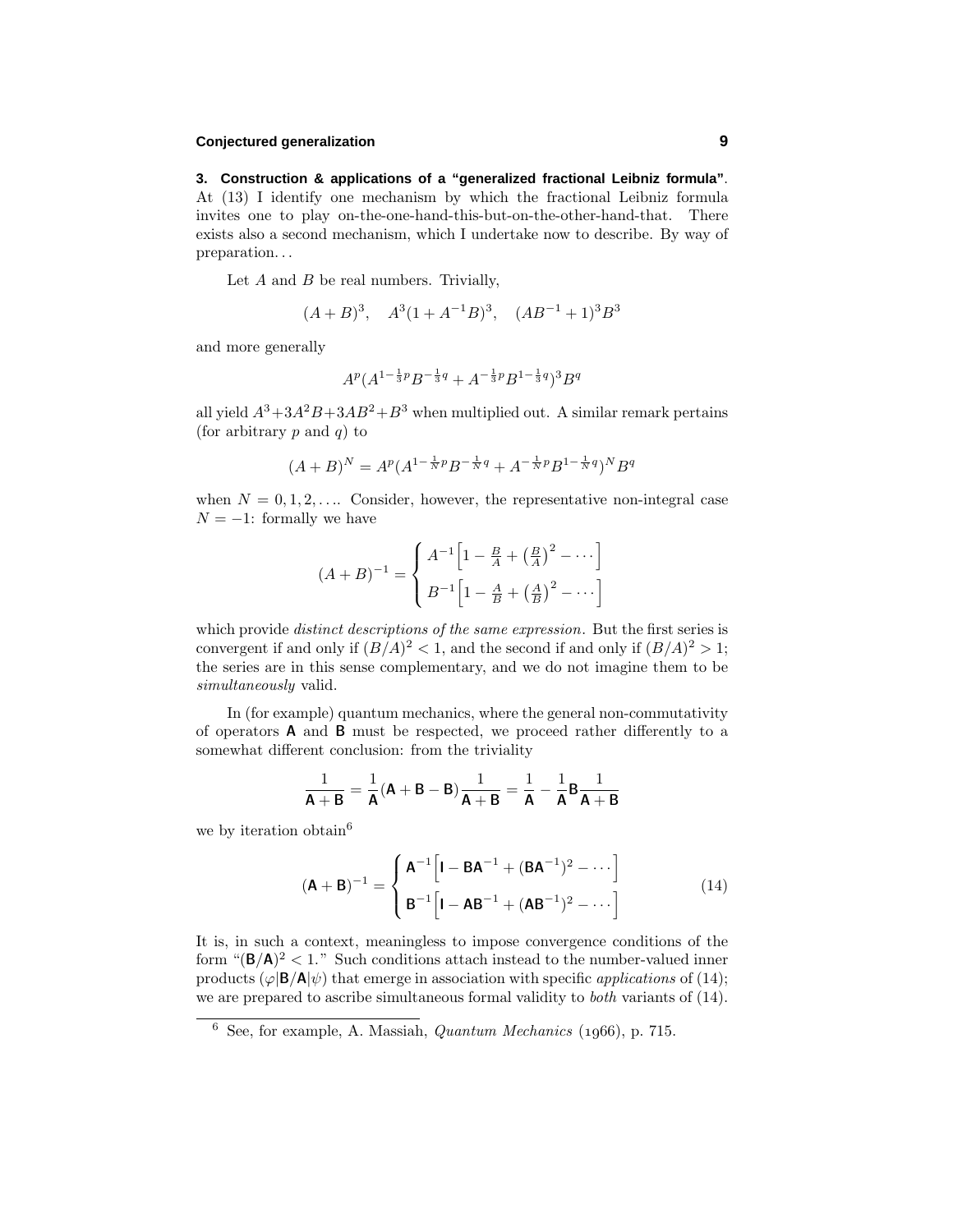Returning in this light to (3), we find it natural to write

$$
D^{\nu}(f \cdot g) = f \underbrace{(\overleftarrow{D} + \overrightarrow{D})^{\nu}}_{= \overleftarrow{D}^{\nu}} g
$$
  
= 
$$
\overleftarrow{D}^{\nu} (1 + \overleftarrow{D}^{-1} \overrightarrow{D})^{\nu} = \sum_{j=0}^{\infty} \begin{bmatrix} \nu \\ j \end{bmatrix} \overleftarrow{D}^{\nu-j} \overrightarrow{D}^j \qquad (15.11)
$$

$$
= \sum_{-\infty}^{\infty} \left[ \nu \atop j \right] \overleftrightarrow{D}^{\nu-j} \overrightarrow{D}^j \qquad (15.12)
$$

$$
= (\overleftrightarrow{D} \overrightarrow{D}^{-1} + 1)^{\nu} \overrightarrow{D}^{\nu} = \sum_{k=0}^{\infty} {\nu \brack k} \overleftarrow{D}^{k} \overrightarrow{D}^{\nu-k} \qquad (15.21)
$$

$$
= \sum_{-\infty}^{\infty} \begin{bmatrix} \nu \\ k \end{bmatrix} \overleftrightarrow{D}^k \overrightarrow{D}^{\nu-k} \qquad (15.22)
$$

where we are dealing now with operators  $\overrightarrow{D}$  and  $\overleftarrow{D}$  that (by definition, as was noted already in connection with (3)) do commute, but which (because they are operators, not numbers) displace the locus of the convergence problem: convergence becomes contingent upon the structure of the operands,  $f(x)$  and  $g(x)$ . Working from (15.11) with the aid of Lecroix' construction (12) we have

$$
D^{\nu}(x^p \cdot x^q) = \sum_{j=0}^{\infty} {\nu \brack j} x^p \overleftarrow{D}^{\nu-j} \overrightarrow{D}^j x^q
$$
  
= 
$$
\left\{ \sum_{j=0}^{\infty} \frac{\Gamma(1+\nu)\Gamma(1+p)\Gamma(1+q)}{\Gamma(1+j)\Gamma(1+\nu-j)\Gamma(1+p-\nu+j)\Gamma(1+q-j)} \right\} x^{p+q-\nu}
$$

*Mathematica* supplies

$$
\left\{\text{etc.}\right\} = \frac{\Gamma(1+p+q)}{\Gamma(1+p+q-\nu)} \left[ -\frac{\Gamma(-\nu)\Gamma(1+\nu)\sin \pi \nu}{\pi} \right] \left[ -\frac{\Gamma(-q)\Gamma(1+q)\sin \pi q}{\pi} \right]
$$

but appears to be unaware of the "reflection formula"  $\frac{\Gamma(-x)\Gamma(1+x)\sin \pi x}{\pi} + 1 = 0$ (see Spanier & Oldham's Atlas of Functions **43:5:1**), by virtue of which we achieve precise agreement with Lacroix' statement

$$
D^{\nu}x^{p+q} = \frac{\Gamma(1+p+q)}{\Gamma(1+p+q-\nu)}x^{p+q-\nu}
$$

Had we argued from (15.21) we would have achieved an identical result.

In an effort to proceed *directly* from (15.11) to (15.21) we set  $k = \nu - j$ (therefore  $j = \nu - k$ ) and use

$$
\begin{bmatrix} \nu \\ j \end{bmatrix} = \begin{bmatrix} \nu \\ \nu - k \end{bmatrix} = \begin{bmatrix} \nu \\ k \end{bmatrix}
$$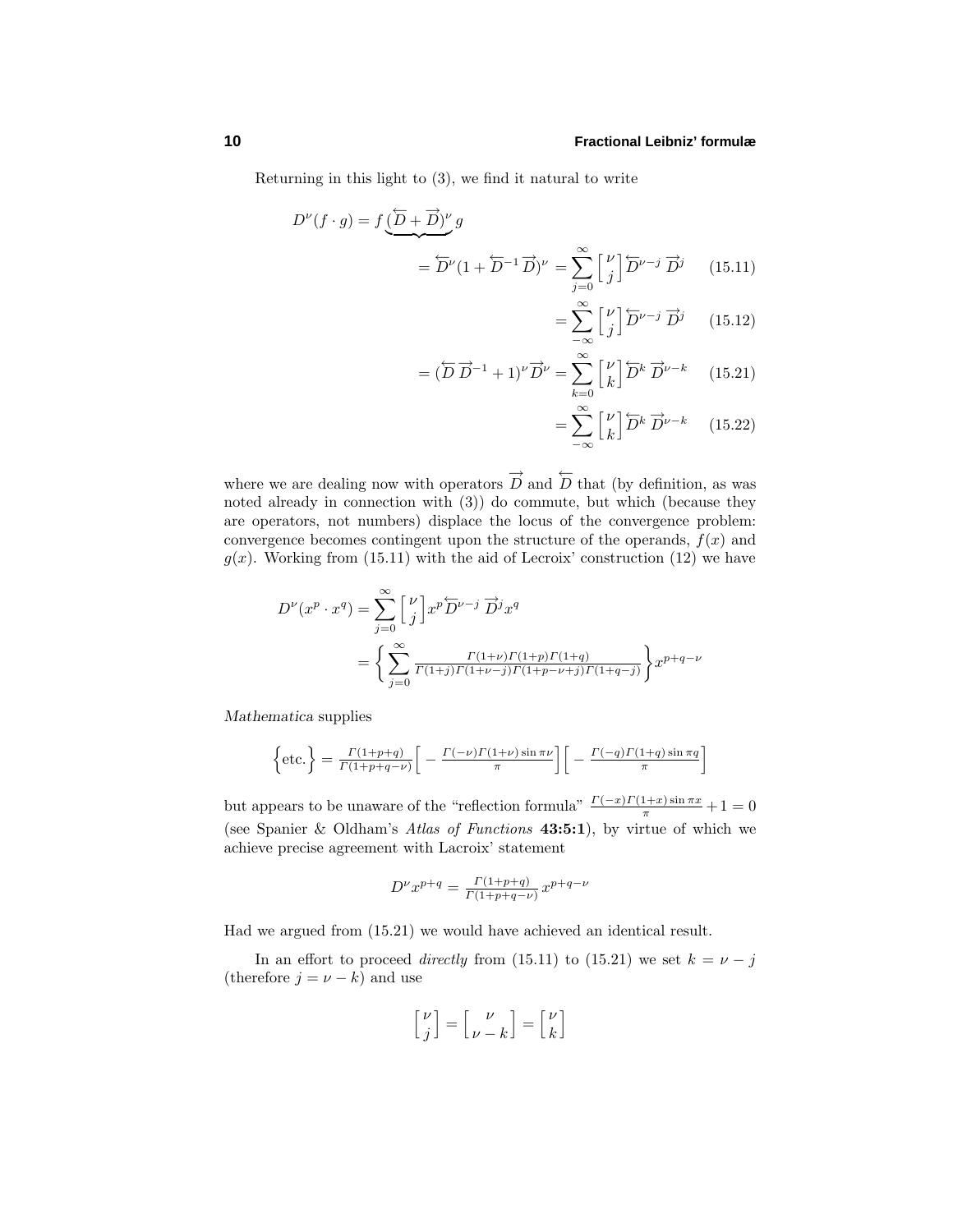#### **Conjectured generalization 11**

to obtain

$$
\sum_{j=0}^{\infty} \begin{bmatrix} \nu \\ j \end{bmatrix} \overleftarrow{D}^{\nu-j} \overrightarrow{D}^j = \sum_{\{k\}} \begin{bmatrix} \nu \\ k \end{bmatrix} \overleftrightarrow{D}^k \overrightarrow{D}^{\nu-k}
$$

where  ${k}$  ≡ { $\nu, \nu - 1, \nu - 2, ...$ }  $\hookrightarrow$  {*...,v* + 2*,v* + 1*,v*,*v* − 1*,v* − 2*,...*}. In (15.21) the index *k* ranges, however, on {0, 1, 2, ...} → {..., −2, −1, 0, +1, +2}, where  $\hookrightarrow$  is intended to be read "which can, in the present context, be freely extended to the set." We are brought thus to the fairly remarkable conclusion that

$$
x^p \cdot \sum_{\{k\}} {\begin{bmatrix} \nu \\ k \end{bmatrix}} \overleftrightarrow{D}^k \overrightarrow{D}^{\nu-k} \cdot x^q = D^{\nu} x^{p+q} = \frac{\Gamma(1+p+q)}{\Gamma(1+p+q-\nu)} x^{p+q-\nu}
$$

holds independently of whether we take *k* to range on

$$
\{\ldots, -2 \quad , -1 \quad , 0 \quad , +1 \quad , +2 \quad , \ldots \}
$$

or on

$$
\{\ldots, -2+\nu, -1+\nu, 0+\nu, +1+\nu, +2+\nu, \ldots\}
$$

This would become instantly intelligible if we could establish that *k* can in fact be taken to range on

$$
\{\ldots, -2+\lambda, -1+\lambda, 0+\lambda, +1+\lambda, +2+\lambda, \ldots\}
$$

where the value of  $\lambda$  is *arbitrary*. We ask: Is it in fact the case that

$$
x^p \cdot \sum_{\{j\}} \begin{bmatrix} \nu \\ j+\lambda \end{bmatrix} \overleftrightarrow{D}^{j+\lambda} \overrightarrow{D}^{\nu-j-\lambda} \cdot x^q = \frac{\Gamma(1+p+q)}{\Gamma(1+p+q-\nu)} x^{p+q-\nu} \quad : \quad \text{all } \lambda \quad (16.1)
$$

if *j* ranges on {*...,* −2*,* −1*,* 0*,* +1*,* +2*,...*}? Can we, in other words, show that

$$
\sum_{\{j\}} \left\{ \frac{1}{\Gamma(1+j+\lambda)\Gamma(1+\nu-j-\lambda)\Gamma(1+p-j-\lambda)\Gamma(1+q-\nu+j+\lambda)} \right\}
$$
(16.2)  
= 
$$
\frac{1}{\Gamma(1+\nu)\Gamma(1+p)\Gamma(1+q)} \frac{\Gamma(1+p+q)}{\Gamma(1+p+q-\nu)}
$$

For the convenience of *Mathematica* we write

$$
\sum_{\{j\}} \left\{ \text{etc.} \right\} = \sum_{0}^{\infty} \left\{ \text{etc.} \right\} - \frac{1}{\Gamma(1+\lambda)\Gamma(1+\nu-\lambda)\Gamma(1+p-\lambda)\Gamma(1+q-\nu+\lambda)} + \sum_{-\infty}^{0} \left\{ \text{etc.} \right\}
$$

and are informed that

$$
\sum_{0}^{\infty} \left\{ \text{etc.} \right\} = \frac{\Gamma(-p+\lambda)\Gamma(\lambda-\nu)\sin[\pi(1+p-\lambda)]\sin[\pi(1-\lambda+\nu)]}{\pi^2\Gamma(1+\lambda)\Gamma(1+q+\lambda-\nu)}
$$

$$
\times {}_{3}F_{2}(1,-p+\lambda,\lambda-\nu;1+\lambda,1+q+\lambda-\nu;1)
$$

$$
\sum_{-\infty}^{0} \left\{ \text{etc.} \right\} = \frac{\Gamma(-\lambda)\Gamma(-q-\lambda+\nu)\sin[\pi(1+\lambda)]\sin[\pi(1+q+\lambda-\nu)]}{\pi^2\Gamma(1+p-\lambda)\Gamma(1-\lambda+\nu)}
$$

$$
\times {}_{3}F_{2}(1,-\lambda,-q-\lambda+\nu;1+p-\lambda,1-\lambda+\nu;1)
$$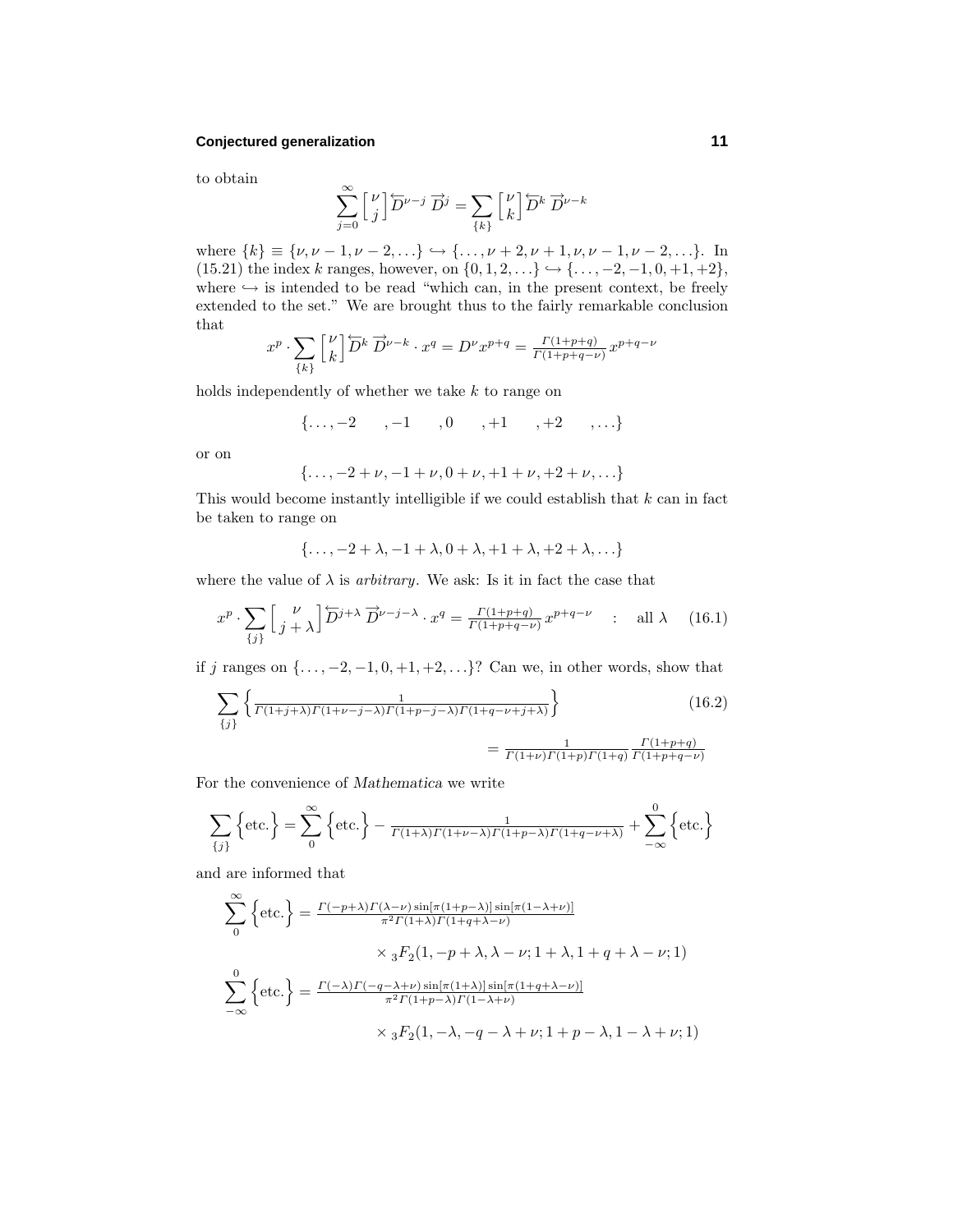#### **12 Fractional Leibniz' formulæ**

where<sup>7</sup>

$$
{}_{3}F_{2}(A, B, C; a, b; x) \equiv \sum_{n=0}^{\infty} \frac{(A)_{n}(B)_{n}(C)_{n}}{(a)_{n}(b)_{n}} \frac{x^{n}}{n!}
$$

is a "generalized hypergeometric function." The expressions  $(A)_n$ ,  $(B)_n$ ,... denote Pochhammer polynomials, of which I here repeat the definition:

$$
(P)_0 \equiv 1
$$
 and  $(P)_n \equiv P(P+1)(P+2)\cdots(P+n-1)$ 

Drawing again upon the reflection formula

$$
\frac{\Gamma(-x)\sin[\pi(1+x)]}{\pi} = \frac{1}{\Gamma(1+x)}
$$

we obtain

$$
\sum_{0}^{\infty} \left\{ \text{etc.} \right\} = \frac{{}_{3}F_{2}(1, -p+\lambda,\lambda-\nu;1+\lambda,1+q+\lambda-\nu;1)}{\Gamma(1+\lambda)\Gamma(1+\nu-\lambda)\Gamma(1+p-\lambda)\Gamma(1+q-\nu+\lambda)} \equiv S^{+}(p,q,\nu;\lambda)
$$
\n
$$
\frac{1}{\Gamma(1+\lambda)\Gamma(1+\nu-\lambda)\Gamma(1+p-\lambda)\Gamma(1+q-\nu+\lambda)} \equiv S^{0}(p,q,\nu;\lambda)
$$
\n
$$
\sum_{-\infty}^{0} \left\{ \text{etc.} \right\} = \frac{{}_{3}F_{2}(1,-\lambda,-q-\lambda+\nu;1+p-\lambda,1-\lambda+\nu;1)}{\Gamma(1+\lambda)\Gamma(1+\nu-\lambda)\Gamma(1+p-\lambda)\Gamma(1+q-\nu+\lambda)} \equiv S^{-}(p,q,\nu;\lambda)
$$
\n
$$
(17)
$$

Our problem, therefore, is to show that (for all  $\lambda$ )

$$
S^{+}(p,q,\nu;\lambda) - S^{0}(p,q,\nu;\lambda) + S^{-}(p,q,\nu;\lambda) = \frac{1}{\Gamma(1+\nu)\Gamma(1+p)\Gamma(1+q)} \frac{\Gamma(1+p+q)}{\Gamma(1+p+q-\nu)}
$$
(18)

As a check on the accuracy of my work, I set  $\lambda = 0$  and obtain

$$
S^{+}(p,q,\nu;0) = \text{desired expression}
$$
  

$$
S^{0}(p,q,\nu;0) = S^{-}(p,q,\nu;0) = \frac{1}{\Gamma(1)\Gamma(1+\nu)\Gamma(1+p)\Gamma(1+q-\nu)}
$$

In this case, the leading term on the left side of (17) does all the work, while the remaining terms conspire to get out of the way. When, on the other hand, I set  $\lambda = \nu$  the situation is reversed, since (transparently from (16.2)) only the leading term contributes to the  $S^+$  sum; one obtains—whether one works directly from the sums or from the valuations assigned to them by  $(17)$ —

$$
S^+(p,q,\nu;\nu) = S^0(p,q,\nu;\nu) = \frac{1}{\Gamma(1+\nu)\Gamma(1)\Gamma(1+p-\nu)\Gamma(1+q)}
$$

$$
S^-(p,q,\nu;\nu) = \text{desired expression}
$$

<sup>&</sup>lt;sup>7</sup> See A. Erdélyi et al, Higher Transcendental Functions  $\S 5.1$ . Erdélyi's Chapters IV, V and VI provide a usefully detailed account of the theory of hypergeometric functions and their cognates, and have served as my principal source.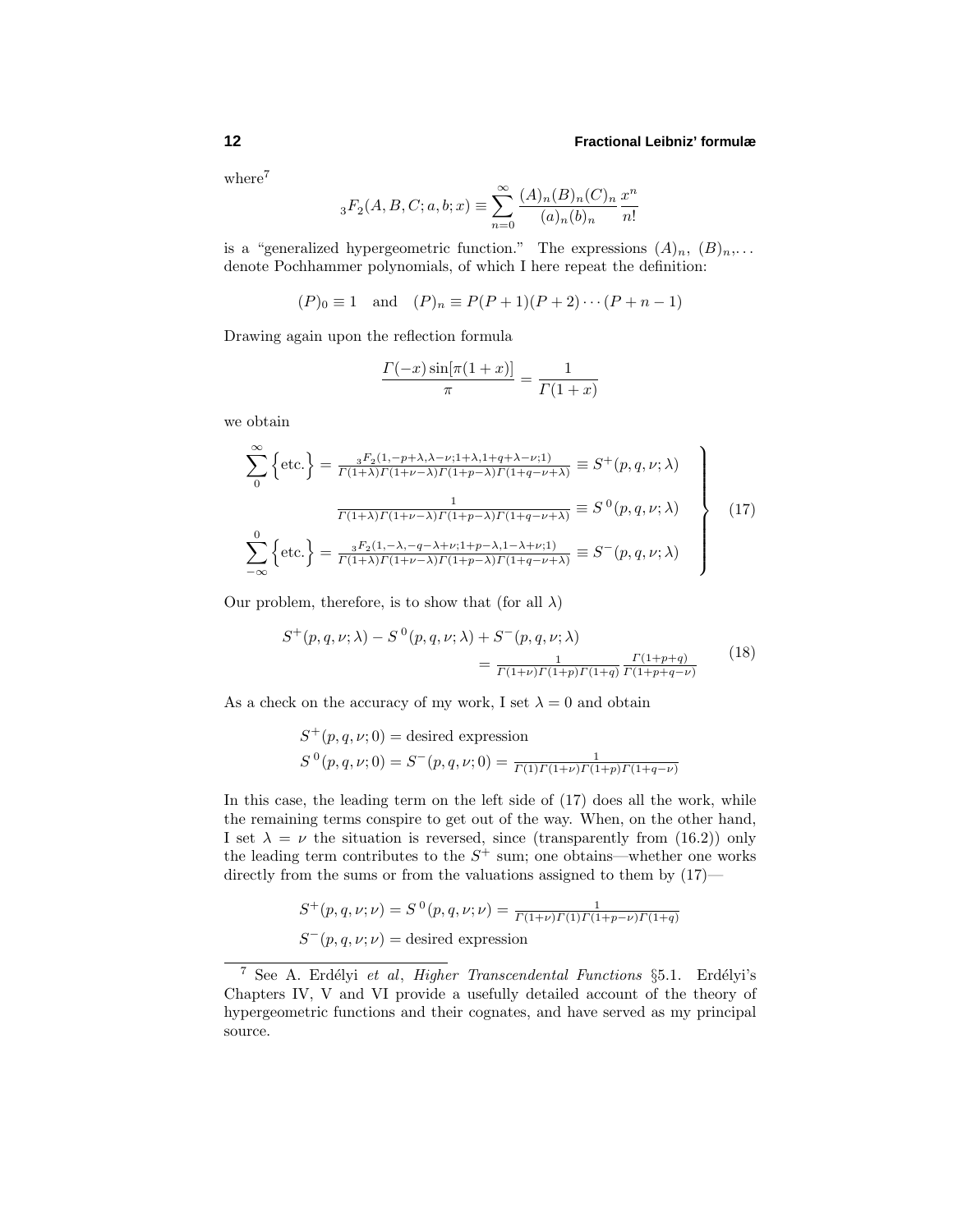#### **Conjectured generalization 13**

These results, while they provide a neat recapitulation of the experience that served initially to motivated me to ask questions (16), serve not at all to clarify what the answer to those questions (variants of the same question) might be. I pose those questions now in the form of a

$$
CONFCTURE: S(p, q, \nu; \lambda) = S(p, q, \nu; 0) \text{ for all } \lambda \qquad (19.1)
$$

$$
= \frac{1}{\frac{\Gamma(1+\nu)\Gamma(1+p)\Gamma(1+q)}{\Gamma(1+p+q-\nu)}}
$$

 confirmed easily by *Mathematica*

Here

$$
S(p,q,\nu;\lambda) \equiv S^+(p,q,\nu;\lambda) - S^0(p,q,\nu;\lambda) + S^-(p,q,\nu;\lambda)
$$
  
= 
$$
\frac{N(p,q,\nu;\lambda)}{D(p,q,\nu;\lambda)}
$$

with

$$
N(p,q,\nu;\lambda) \equiv -1 + {}_3F_2(1,-p+\lambda,\lambda-\nu;1+\lambda,1+q+\lambda-\nu;1) + {}_3F_2(1,-\lambda,-q-\lambda+\nu;1+p-\lambda,1-\lambda+\nu;1) D(p,q,\nu;\lambda) \equiv \Gamma(1+\lambda)\Gamma(1+\nu-\lambda)\Gamma(1+p-\lambda)\Gamma(1+q-\nu+\lambda)
$$

The function  $D(p, q, \nu; \lambda)$  has poles whenever one or another of the *Γ*-arguments hits one or another of the values  $\{0, -1, -2, \ldots\}$ . The validity of the conjecture requires that those be precisely counterbalanced by poles of  $N(p, q, \nu; \lambda)$ , and this appears to impose a burden upon the numerical resources of *Mathematica*. It becomes in this light attractive to work with the following reformulation of our conjecture

$$
\frac{S(p,q,\nu;0)}{N(p,q,\nu;\lambda)} - \frac{1}{D(p,q,\nu;\lambda)} = 0
$$
\n(19.2)

which *Mathematica* does in fact appear to find much more digestible. Finally, we might write

$$
N(p, q, \nu; \lambda) = S(p, q, \nu; 0)D(p, q, \nu; \lambda)
$$
  
\n
$$
\downarrow
$$
  
\n
$$
{}_{3}F_{2}(1, -p+\lambda, \lambda-\nu; 1+\lambda, 1+q+\lambda-\nu; 1) + {}_{3}F_{2}(1, -\lambda, -q-\lambda+\nu; 1+p-\lambda, 1-\lambda+\nu; 1)
$$
  
\n
$$
= 1 + \frac{\Gamma(1+p+q)\Gamma(1+\lambda)\Gamma(1+\nu-\lambda)\Gamma(1+p-\lambda)\Gamma(1+q-\nu+\lambda)}{\Gamma(1+p+q-\nu)\Gamma(1+\nu)\Gamma(1+q)\Gamma(1+q)} \tag{19.3}
$$

which is of analytical (rather than numeric) interest as a "gamma representation theorem" for the sum of hypergeometrics that stands on the left.

Iam satisfied that the conjectured equations (19) are in fact true equations, but will postpone discussion of the evidence until after Ihave had opportunity to establish contact with the literature, and to explore certain*...*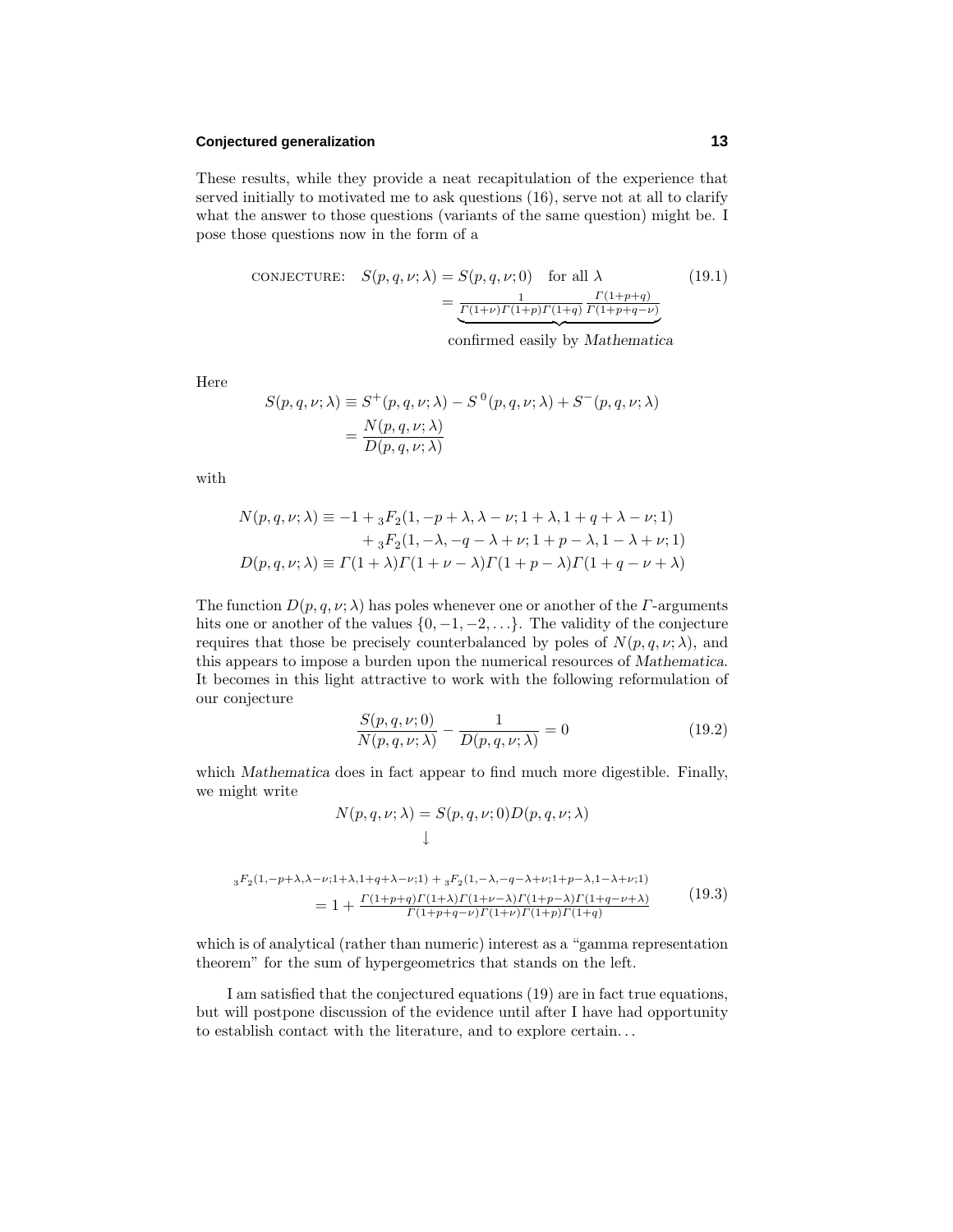**4. Formal ramifications of the conjecture**. Our conjecture is rooted in the formal expectation—to which it relates as a sufficient but not necessary condition that  $D^{\nu}(f \cdot q) = D^{\nu}(f \cdot q)$  should be not only true but manifestly true; it accomplishes that objective by permitting us (see again (16.1)) to write

$$
D^{\nu}(f \cdot g) = f \cdot \sum_{\{j\}} \left[ \frac{\nu}{j + \lambda} \right] \overleftrightarrow{D}^{j + \lambda} \overrightarrow{D}^{\nu - j - \lambda} \cdot g \tag{20}
$$

where  $\{j\} \equiv \{\ldots, -2, -1, 0, +1, +2, \ldots\}$  and  $\lambda$  is arbitrary.

Equation (20)—which gives back the classic result (10) at  $\lambda = 0$ —is the subject of the first of the Osler papers  $(1970)$  cited in footnote 4, but was old already then; it had (as was brought to Osler's attention by a referee) been written down already by Y. Watanabe in 1931. Osler's basic motivation (and presumably also Watanabe's) was the same as my own, but his methods are usefully distinct from (and in many respects much more sophisticated than) mine.<sup>8</sup>

Osler has emphasized that (20) can be pressed into service as a kind of "identity generating machine," and has provided many examples of its use in that capacity; it will serve my illustrative purposes to describe just a few. By way of preparation, we remind ourselves that

$$
D^{\nu} f(x) = D \cdot D^{\nu - 1} f(x) = D \cdot D^{-(1 - \nu)} f(x)
$$
  
= 
$$
D \cdot \frac{1}{\Gamma(1 - \nu)} \int_0^x (x - y)^{(1 - \nu) - 1} f(y) dy
$$
  
= 
$$
\frac{1}{\Gamma(-\nu)} \int_0^x (x - y)^{-\nu} f(y) dy
$$
(21)

 $=$  fractional integral of negative order (at least formally)

We will regard (20) as a statement about expressions of type (21), and will entrust to *Mathematica* the responsibility for doing the integrals.

Set 
$$
f(x) = \frac{x^{b-1}}{(1-x)^a}
$$
,  $g(x) = \text{unit function}, \nu = b - c, \lambda = 0$ 

The left side of (20) then gives

$$
\left[\frac{x^{c-1}\Gamma(b)}{\Gamma(c)}\right]{}_2F_1(a,b;c;x)
$$

and it becomes clear that it was to achieve such a pretty result that Osler defined  $f(x)$  as he did; his eye had evidently come to rest on entry **13.1.9** in

<sup>8</sup> Osler is a mathematician, and pays a mathematician's careful attention to convergence criteria and other such niceties; as a physicist Iam content—and in order to get from here to there in finite time generally prefer—to proceed much more formally, trusting to the physics itself to tell me when I have lapsed into material error.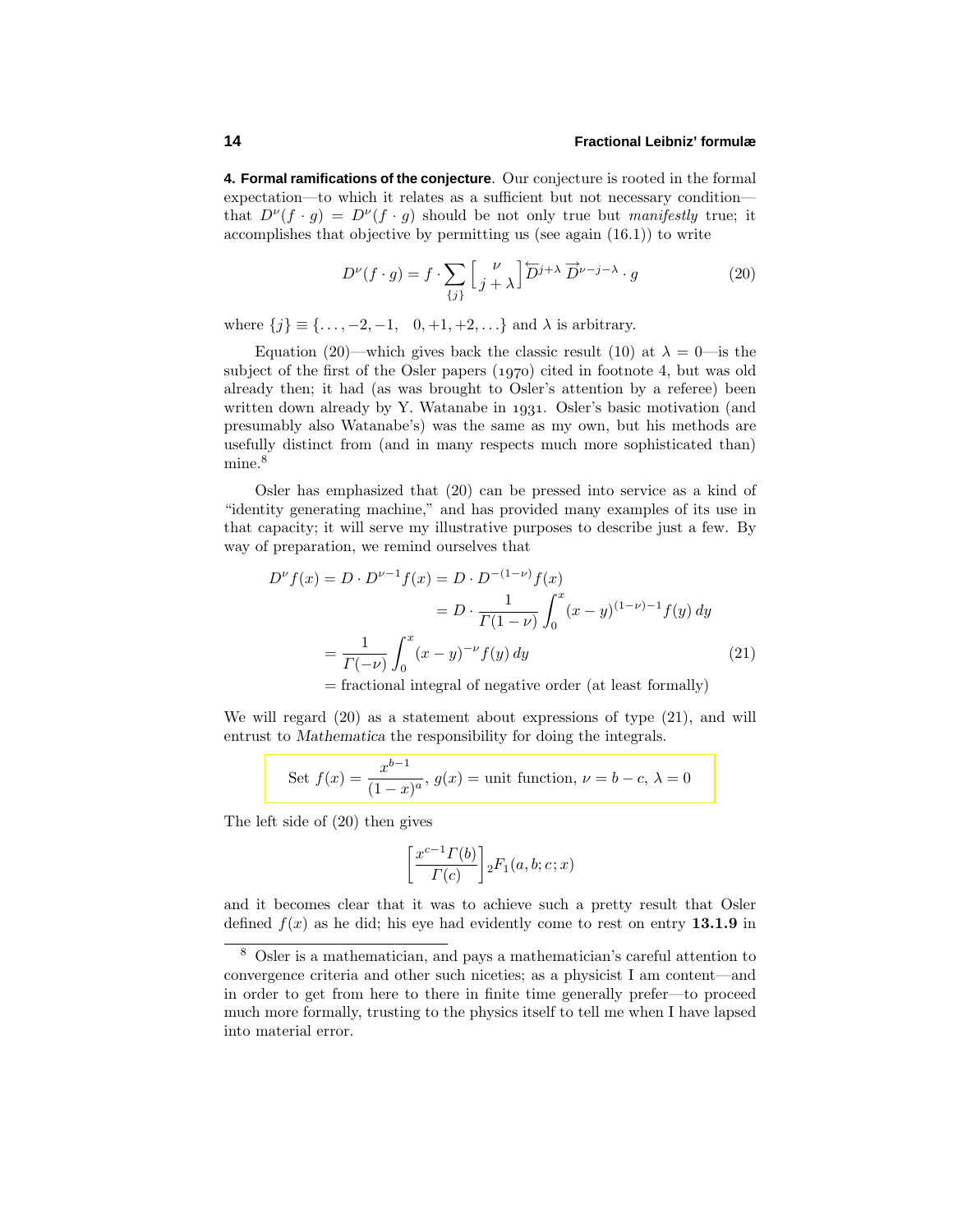# **Ramifications of the conjecture 15**

the Erdélyi table of fractional integrals, $9$  where he tinkered with the parameters so as to make the hypergeometric factor as simple as possible. Turning now to the right side of (20), we have

$$
\sum_{\{j\}} \left\{ \frac{x^{-1+b-j} \Gamma(b)}{\Gamma(b-j)} {}_2F_1(a,b;b-j;x) \right\} \frac{\Gamma(1+b-c)}{\Gamma(1+j) \Gamma(1+b-c-j)} \n- \left\{ \frac{x^{-b+c+j}}{(-b+c+j) \Gamma(-b+c+j)} \right\} \n= x^{c-1} \Gamma(b) \Gamma(1+b-c) \sum_{\{j\}} C(b,c;j) {}_2F_1(a,b;b-j;x)
$$

where

$$
C(b, c; j) \equiv \underbrace{\frac{1}{\Gamma(1 + b - c - j)\Gamma(-b + c + j)}}_{\equiv \frac{\sin \pi(-b + c + j)}{\pi}} \cdot \frac{1}{\Gamma(b - j)\Gamma(1 + j)(-b + c + j)} = \frac{1}{\pi}
$$

Assembling and simplifying the results now in hand, we obtain

$$
{}_2F_1(a,b;c;x) = \tfrac{\varGamma(c)\varGamma(1+b-c)\sin\pi(b-c)}{\pi} \sum_{\{j\}} (-)^j \tfrac{1}{\varGamma(b-j)j!(b-c-j)} {}_2F_1(a,b;b-j;x)
$$

We have here reproduced the first of the identities on Osler's list of twenty-one, by an argument which serves well enough to illustrate the "identity generation" potential of (20), and to make clear how Osler's notational conventions relate to my own. The example draws upon the fractional Leibniz formula in its classic form  $(\lambda = 0)$ . I turn now to an example which draws explicitly upon the feature of (20) which represents a generalization of that classic formula:

Set 
$$
f(x) = x^{c-b-1}
$$
,  $g(x) = x^{d-a-1}$ ,  $\nu = c - a - 1$ ,  $\lambda = c - 1$ 

The left side of (20) now gives

$$
\frac{x^{-1-b+d}\Gamma(c+d-a-b-1)}{\Gamma(d-b)}
$$

while the right side becomes

$$
\sum_{\{j\}} \left\{ \frac{x^{-b-j} \Gamma(c-b)}{\Gamma(1-b-j)} \right\} \frac{\Gamma(c-a)}{\Gamma(c+j) \Gamma(1-a-j)} \left\{ \frac{x^{-1+d+j} \Gamma(d-a)}{\Gamma(d+j)} \right\}
$$

$$
= x^{-1-b+d} \Gamma(c-b) \Gamma(c-a) \Gamma(d-a) \frac{1}{\{j\}} \frac{1}{\Gamma(1-a-j) \Gamma(1-b-j) \Gamma(c+j) \Gamma(d+j)}
$$

<sup>9</sup> Tables of Integral Transforms, Volume II, p.186.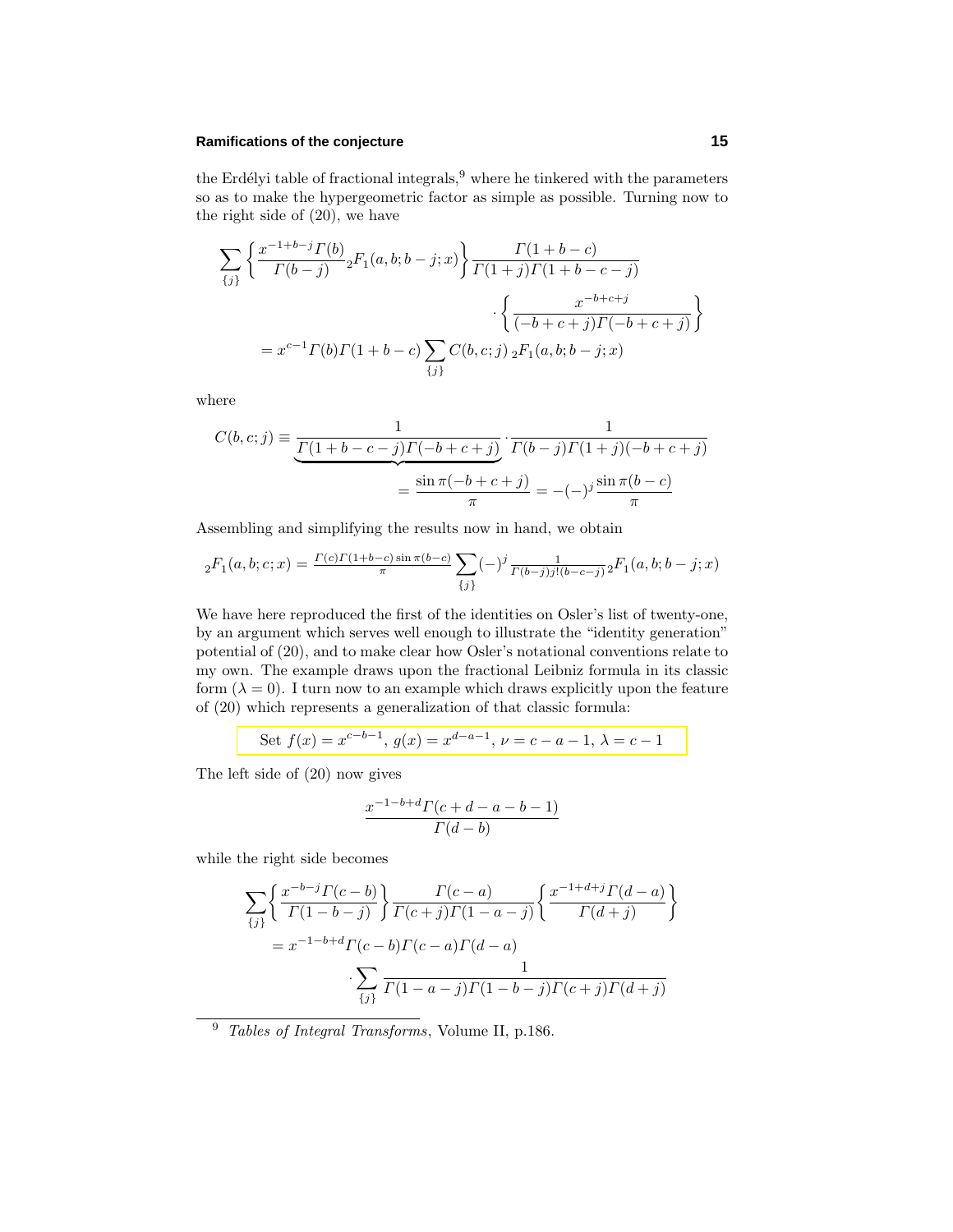#### **16 Fractional Leibniz' formulæ**

But by the reflection formula

$$
\frac{1}{\Gamma(1-a-j)\Gamma(1-b-j)} = \frac{\sin \pi a \sin \pi b \Gamma(a+j)\Gamma(b+j)}{\pi^2}
$$

so from the results now in hand it follows that

$$
\frac{\Gamma(c+d-a-b-1)}{\Gamma(c-a)\Gamma(c-b)\Gamma(d-a)\Gamma(d-b)} = \frac{\sin\pi a \sin\pi b}{\pi^2} \sum_{\{j\}} \frac{\Gamma(a+j)\Gamma(b+j)}{\Gamma(c+j)\Gamma(d+j)}\tag{22}
$$

We have here reproduced the tenth identity on Osler's list, which he calls "Dougall's formula," with reference to §1.4 of Erdélyi's *Higher Transcendental* Functions, Volume I. It is interesting to note that (20) gives rise to a line of argument which bears almost no resemblance to that outlined by  $Erdélyi.<sup>10</sup>$ And that *Mathematica*, when asked to sum the series, returns quite a different result:

$$
\sum_{\{j\}} \frac{\Gamma(a+j)\Gamma(b+j)}{\Gamma(c+j)\Gamma(d+j)} = \frac{\Gamma(a)\Gamma(b)}{\Gamma(c)\Gamma(d)} {}_3F_2(1,a,b;c,d;1) \n+ \frac{\Gamma(a-1)\Gamma(b-1)}{\Gamma(c-1)\Gamma(d-1)} {}_3F_2(1,2-c,2-d;2-a,2-b;1)
$$

This, however, is a fairly immediate consequence of the definition of the hypergeometric function, and is therefore less richly informative than Dougall's formula.

**5. Status of the conjecture**. Looking again to the boxed assignments that led us to Dougall's formula (22), we set

```
c - b - 1 = pd - a - 1 = qc - a - 1 = \nuc - 1 = \lambdaa = \lambda - \nub = \lambda - pc = 1 + \lambda
```
 $d = 1 + q + \lambda - \nu$ 

giving

<sup>&</sup>lt;sup>10</sup> J. Dougall is cited several times by E. T. Whittaker in his *Modern Analysis*; he appears to have been a Scottish analyst, who published frequently on diverse topics in Proc. Edinburgh Math. Soc. during the first decades of the present century. His name, however, does not appear in any of the standard biographical sourcebooks.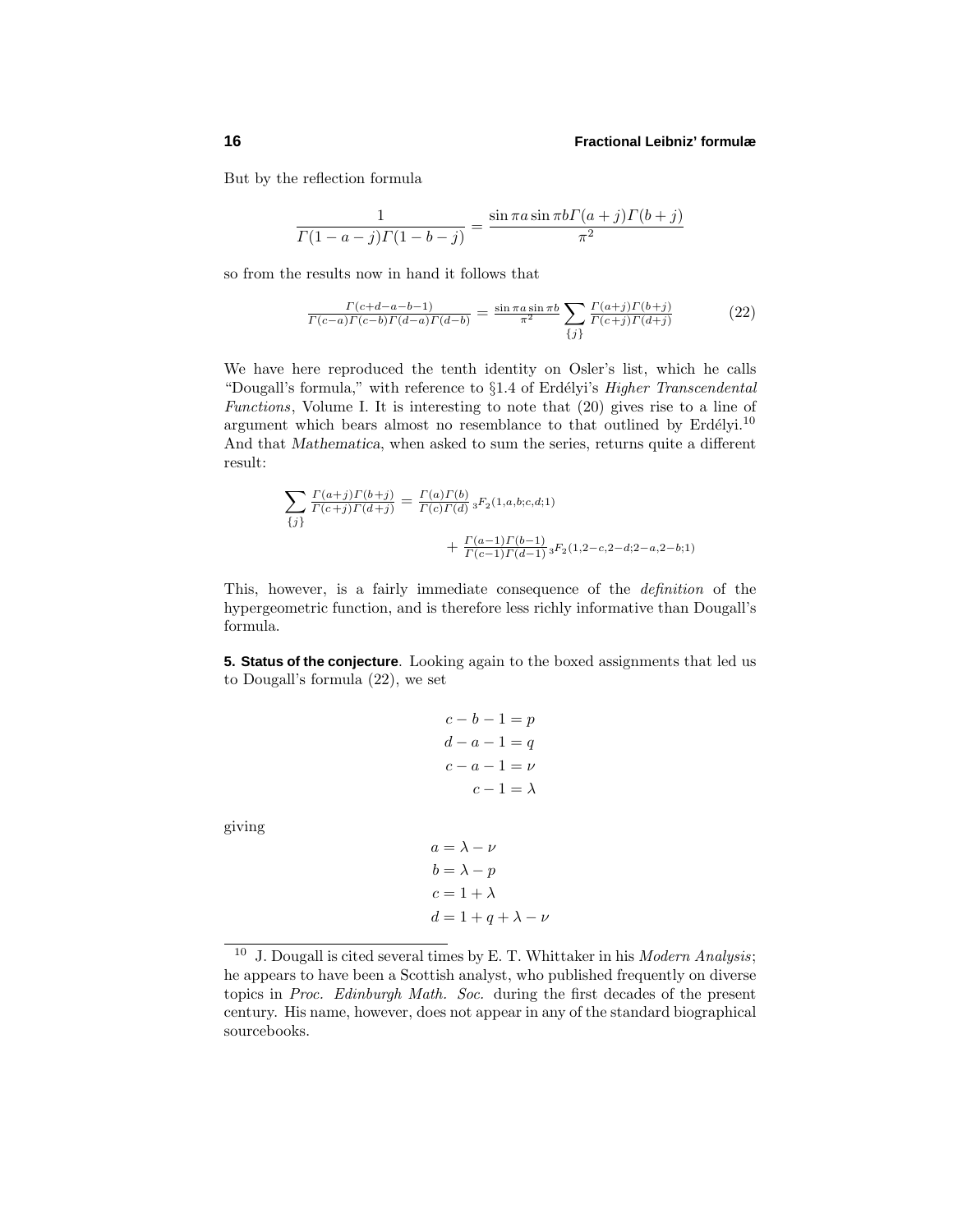# **Status of the conjecture 17**

in which notation (22) reads

$$
\frac{\Gamma(1+p+q)}{\Gamma(1+\nu)\Gamma(1+p)\Gamma(1+q)\Gamma(1+p+q-\nu)} = \frac{\sin\pi(\lambda-\nu)\sin\pi(\lambda-p)}{\pi^2} \sum_{\{j\}} \frac{\Gamma(\lambda-\nu+j)\Gamma(\lambda-p+j)}{\Gamma(1+\lambda+j)\Gamma(1+q+\lambda-\nu+j)} \n= \sum_{\{j\}} \frac{1}{\Gamma(1-\lambda+\nu-j)\Gamma(1-\lambda+p-j)\Gamma(1+\lambda+j)\Gamma(1+q+\lambda-\nu+j)}
$$

where to obtain the last equality we have appealed once again to the reflection formula and made use of  $\sin \pi x = (-)^j \sin \pi (x + j)$ . The result just achieved is precisely (16.2); our conjectured relation (19) is at this point recognized to be merely a notational variant of Dougall's formula. And Dougall's formula is—subject to the reported conditions

$$
\Re(a+b-c-d) < 1
$$
 : *a* and *b* not integers

which in our notation read

 $\Re(p+q) > -1$  :  $\lambda - \nu$  and  $\lambda - p$  not integers

—an established fact. So, therefore, is our conjecture. And so, finally, is (20), the superficially diverse consequences of which (see again Osler's list) are seen now all to be disguised variants of Dougall's formula.

Osler, in §4 of his paper, establishes (20) by an argument which makes heavy use of contour integral methods (and which, though Dougall's formula is not mentioned in this precise connection, must amount to a proof of that formula); his argument will win no beauty contests, but works.

Idigress now to describe the upshot some recent work which, though rendered obsolete by the result just achieved, does seem to me to retain interest insofar as it suggests that "Dougall's formula is exquisitely delicate; though true, it is only *barely* true." I was led to that conclusion by the computational experience which I now summarize: To gain preliminary insight into the plausibility of (19.1) I proposed to assign "typical" values  $\{\tilde{p}, \tilde{q}, \tilde{\nu}\}$  to the parameters  $\{p,q,\nu\}$  and then—with the assistance of *Mathematica*—to plot *S*( $p, q, \nu; \lambda$ ). Since *S*( $p, q, \nu; \lambda$ ) is defined at (17) in terms of hypergeometric functions of unit argument, and since moreover we know that  ${}_3F_2(A, B, C; a, b; z)$ is convergent everywhere (meaning "at all meaningful points") in parameterspace only if  $|z| < 1$ , I elected (in order to be on the safe side) to make replacements of the form

$$
{}_3F_2(A, B, C; a, b; x) \quad \longleftrightarrow \quad {}_3F_2(A, B, C; a, b; 1)
$$

in (17) and to approach  $x = 1$  as a limit. The results achieved when I set  ${\lbrace \tilde{p}, \tilde{q}, \tilde{\nu} \rbrace} = {\lbrace 1, 1, \frac{1}{2} \rbrace}$  appear to be typical; *Mathematica* reported

$$
S(1, 1, \frac{1}{2}; \lambda; x = \frac{999999}{1000000}) = \frac{\text{sum of } {}_{2}F_{1} \text{ functions} \times \text{polynomials in } \lambda}{\text{product of } \Gamma \text{ functions}}
$$

$$
S(1, 1, \frac{1}{2}; \lambda; x = \frac{1000000}{1000000}) = \frac{\text{sum of polygamma functions} \times \text{polynomials in } \lambda}{\text{product of } \Gamma \text{ functions}}
$$

$$
S(1, 1, \frac{1}{2}; \lambda; x = \frac{1000001}{1000000}) = \frac{\text{former sum of } {}_{2}F_{1} \text{ functions} \times \text{polynomials in } \lambda}{\text{product of } \Gamma \text{ functions}}
$$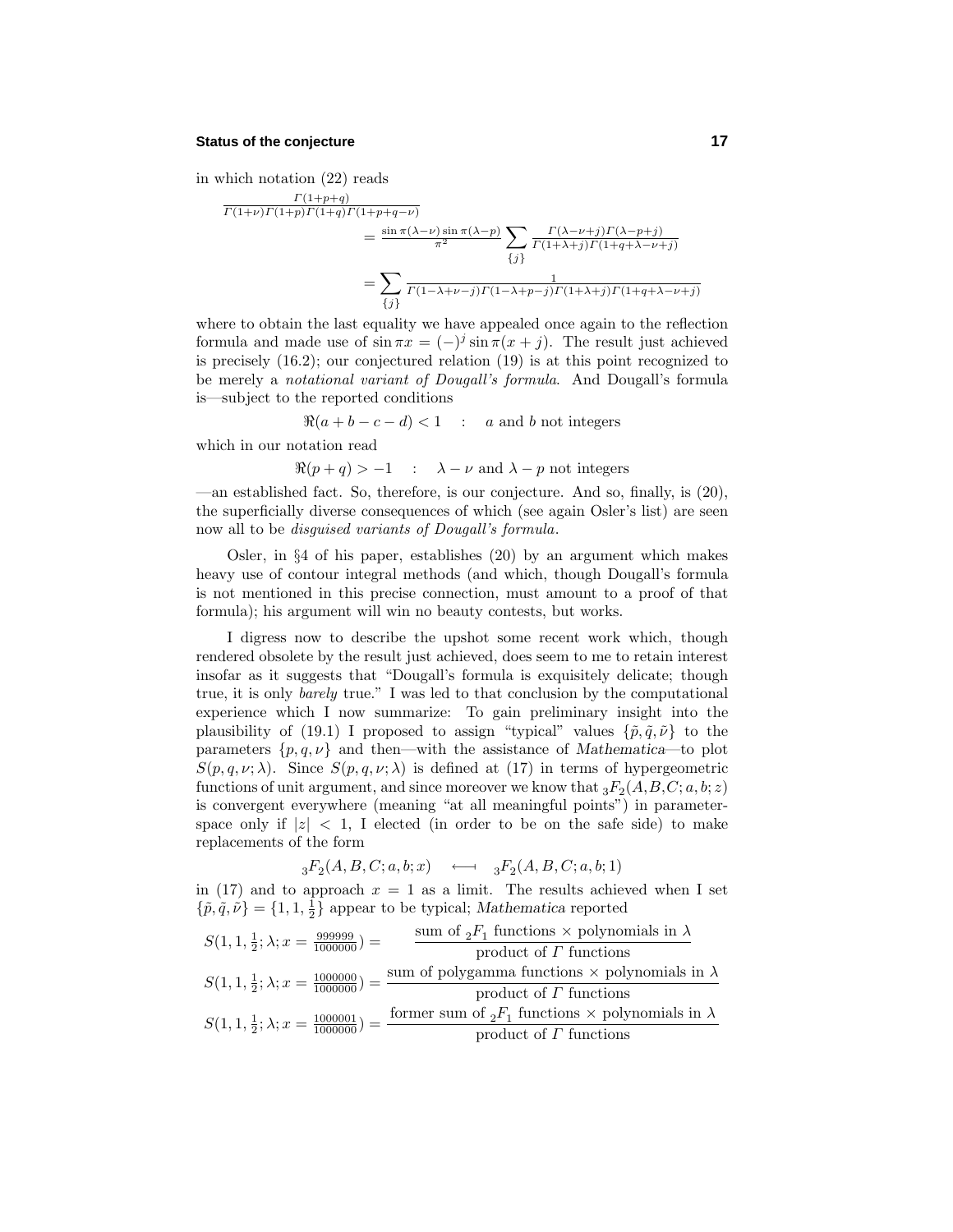

and constructed the following figures:

FIGURE 1: Plots of the functions  $S(\tilde{p}, \tilde{q}, \tilde{\nu}; \lambda; x)$  described in the text, with  $x = \frac{999999}{1000000}$  (top),  $x = 1$  (center),  $x = \frac{1000001}{1000000}$  (bottom). The "chaos" evident at  $x = 1$  appears to be scale-independent, in the sense that figures with  $0 \leq \lambda \leq \lambda_{\text{max}}$  ( $\lambda_{\text{max}} = 0.001, 1, 100$ ) are qualitatively similar. The conjectured constant value is

$$
S(\tilde{p}, \tilde{q}, \tilde{\nu}; 0; 1) = \frac{16}{3\pi} = 1.69765
$$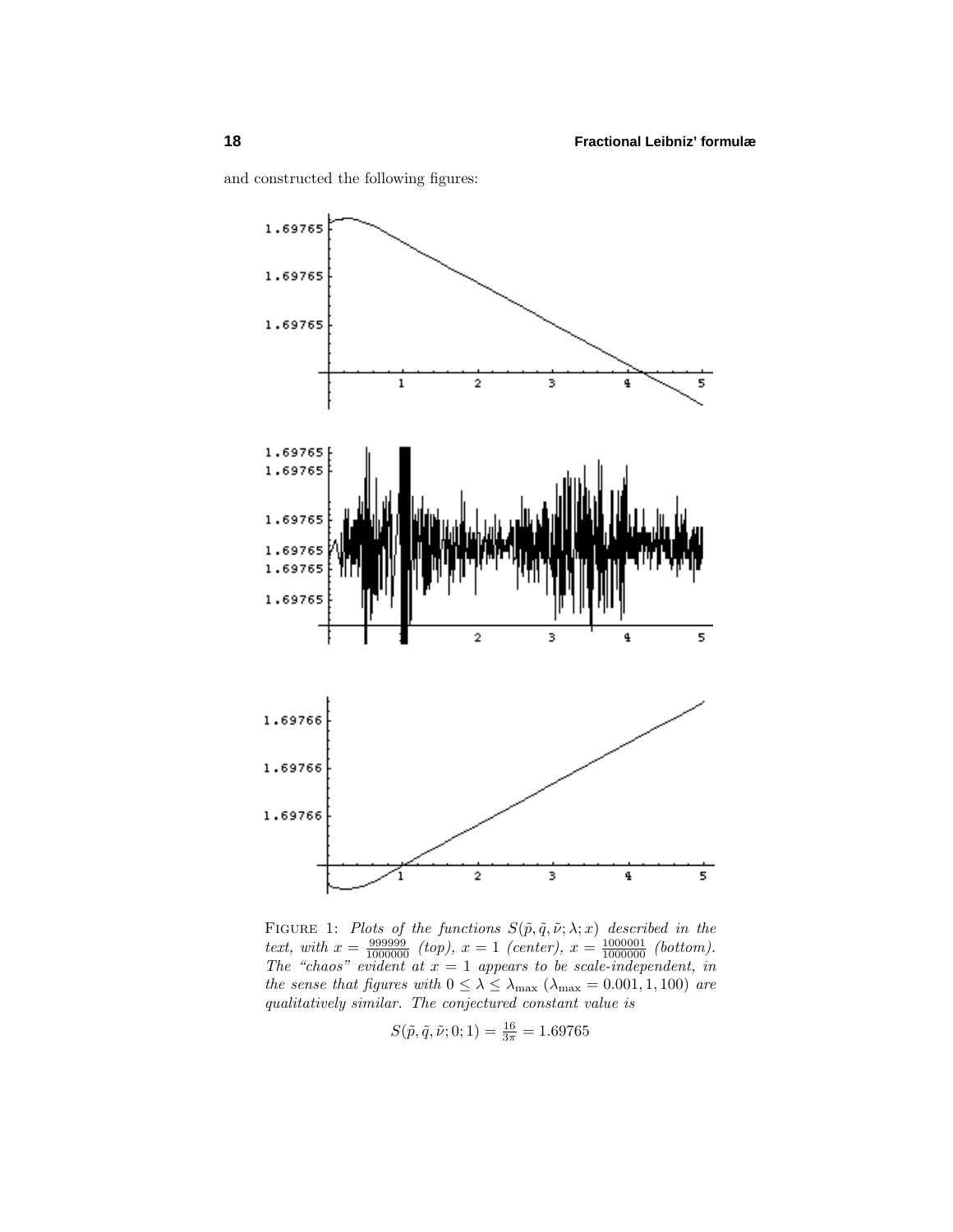# **Continuous analogs of Leibniz' formula 19**

The upward/downward drift at  $x = 1 \pm 10^{-6}$  (exaggerated in the figure) is slow enough to suggest that  $S(\tilde{p}, \tilde{q}, \tilde{\nu}; \lambda; x \to 1)$  is destined to adhere constantly to the correct value, and provides no anticipatory hint of the radical qualitative adjustment seen at  $x = 1$ . The question therefore arose: Is the seeming chaos real (bad news for my conjecture!), or is it an artifact of the computational process? When Iasked *Mathematica* to use 100-point precision in computing the values assumed by

$$
f(\lambda) \equiv S(\tilde{p}, \tilde{q}, \tilde{\nu}; \lambda; 1) - S(\tilde{p}, \tilde{q}, \tilde{\nu}; 0; 1) \quad \text{at} \quad \lambda = \frac{n}{10} \quad : \quad n = 0, 1, 2, \dots, 12
$$

it complained repeatedly of "MaxExtraPrecision reached while evaluating*...* " but produced finally this data:

$$
0
$$
\n
$$
+0. \times 10^{-223}
$$
\n
$$
+0. \times 10^{-223}
$$
\n
$$
+0. \times 10^{-223}
$$
\n
$$
+0. \times 10^{-223}
$$
\n
$$
0
$$
\n
$$
-0. \times 10^{-223}
$$
\n
$$
+0. \times 10^{-223}
$$
\n
$$
-0. \times 10^{-223}
$$
\n
$$
0
$$
\n
$$
-0. \times 10^{-223}
$$
\n
$$
-0. \times 10^{-223}
$$
\n
$$
-0. \times 10^{-223}
$$

While *Mathematica* found the variant (19.2) of our conjecture relatively more digestible, it did show clear symptoms of a similar gastric distress. Ihave, at present, nothing to say concerning either the origin or the ultimate significance of the instability brought thus to light.

**6. Continuous analogs of the fractional Leibniz formula**. Let (20) be notated

$$
D^{\nu}(f \cdot g) = f \cdot \overleftrightarrow{D}(\nu; \lambda) \cdot g \tag{23}
$$

Since the  $\lambda$ -parameterized operators  $\overleftrightarrow{D}(\nu;\lambda)$  are (for  $\nu$  given/fixed) functionally identical, they can be used in arbitrarily weighted linear combination:

$$
D^{\nu}(f \cdot g) = f \cdot \sum_{k} w_k \overleftrightarrow{D}(v; \lambda_k) \cdot g \text{ provided } \sum_{k} w_k = 1
$$

which in the continuous limit reads

$$
D^{\nu}(f \cdot g) = f \cdot \int w(\lambda) \overleftrightarrow{D}(v; \lambda) d\lambda \cdot g \text{ provided } \int w(\lambda) d\lambda = 1
$$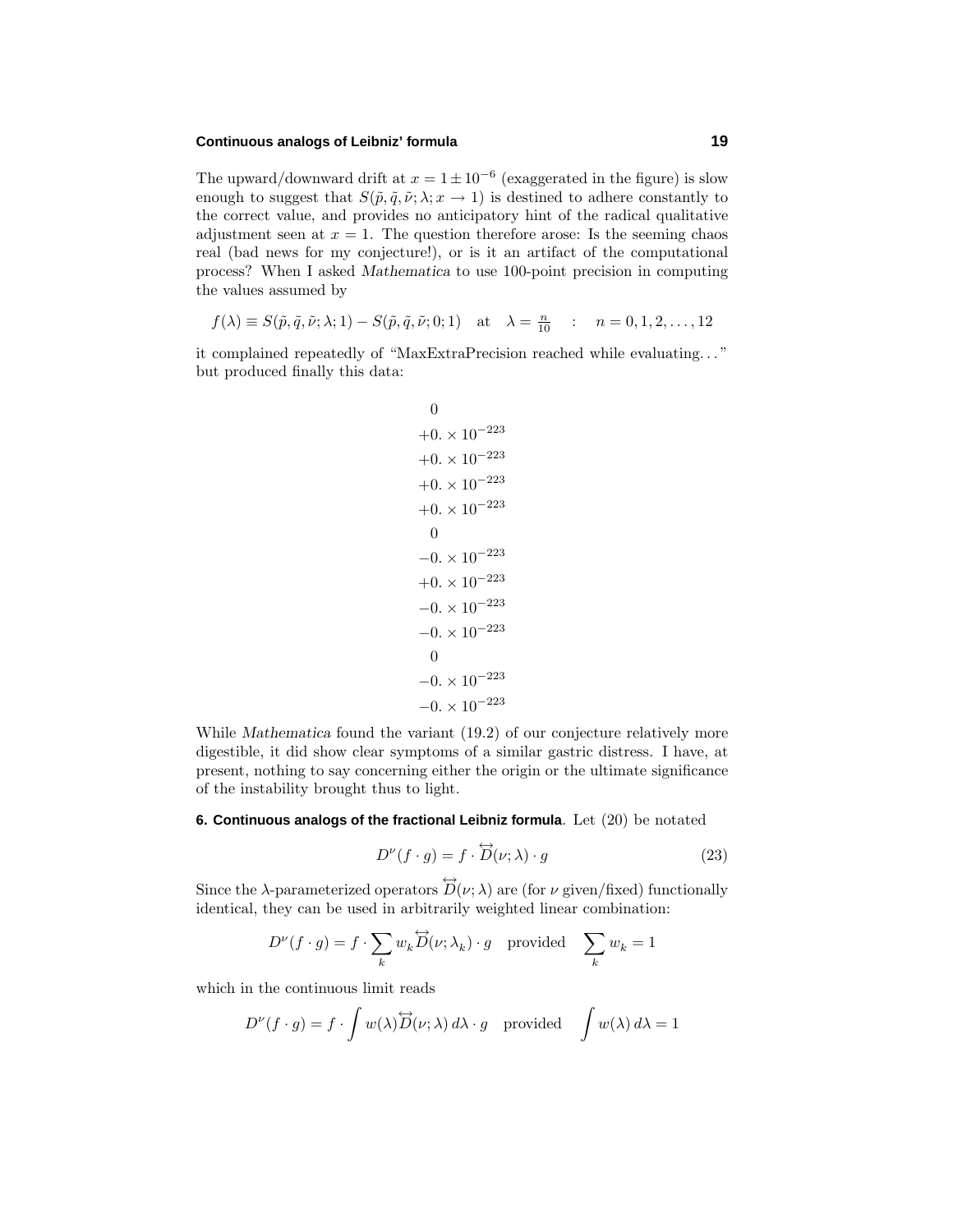#### **20 Fractional Leibniz' formulæ**

Reverting now to a more explicit notation, we have

$$
\int w(\lambda) \overleftrightarrow{D}(\nu; \lambda) d\lambda = \int w(\lambda) \sum_{\{j\}} \left[ \frac{\nu}{\lambda + j} \right] \overleftrightarrow{D}^{\lambda + j} \overrightarrow{D}^{\nu - (\lambda + j)} d\lambda
$$

$$
= \int \int w(\lambda) \sum_{\{j\}} \delta(\mu - j) \left[ \frac{\nu}{\lambda + \mu} \right] \overleftrightarrow{D}^{\lambda + \mu} \overrightarrow{D}^{\nu - (\lambda + \mu)} d\lambda d\mu
$$

The change of variables  $\{\lambda, \mu\} \mapsto \{\lambda, \alpha \equiv \lambda + \mu\}$  has unit Jacobian, and permits us to write

$$
= \int \left\{ \underbrace{\int w(\lambda) \sum_{\{j\}} \delta(\alpha - \lambda - j) d\lambda}_{\{n\}} \right\} \begin{bmatrix} \nu \\ \alpha \end{bmatrix} \overleftrightarrow{D}^{\alpha} \overrightarrow{D}^{\nu - \alpha} d\alpha
$$

$$
= \sum_{\{n\}} w(\alpha + n)
$$

$$
\equiv \Omega(\alpha)
$$

where  $\Omega(\alpha)$  has unit period  $\Omega(\alpha + 1) = \Omega(\alpha)$  and is otherwise subject only to the constraint

$$
\int_0^1 \Omega(\alpha) \, d\alpha = 1
$$

We are led thus to a *population* of "continuous analogs of the fractional Leibniz formula"

$$
D^{\nu}(f \cdot g) = f \cdot \int_{-\infty}^{+\infty} \Omega(\alpha) \begin{bmatrix} \nu \\ \alpha \end{bmatrix} \overleftarrow{D}^{\alpha} \overrightarrow{D}^{\nu-\alpha} d\alpha \cdot g
$$
 (24)  

$$
\Omega(\alpha) \text{ any such periodic function}
$$

Osler<sup>11</sup> has studied (24) in the special case  $\Omega(\alpha) =$  unit function.

The periodic function  $\Omega(\alpha)$  is the fruit of a train of thought which owes much to the spirit of the line of argument which led Poisson to the beautiful "Poisson summation formula."<sup>12</sup> It will be noted also that the intrusion of continuous methods into discrete problems is a phenomenon encountered a great variety of settings; for example, in the formal theory of (non-commutative) operator algebras one encounters<sup>13</sup> statements of the type

$$
\frac{\partial}{\partial t}e^{\mathbf{A}(t)} = \int_0^1 e^{(1-u)\mathbf{A}(t)} \frac{\partial \mathbf{A}}{\partial t} e^{u\mathbf{A}(t)} du
$$

<sup>11</sup> "The integral analog of the Leibniz rule," Math. Comp. **26**, 903 (1972).

<sup>&</sup>lt;sup>12</sup> See pp. 75–77 of R. Courant & D. Hilbert, Methods of Mathematical Physics  $(1953)$  or P. Morse & H. Feshbach, *Methods of Theoretical Physics*  $(1953)$ , pp. 466–467 & 483.

 $13$  See CLASSICAL MECHANICS (1983), pp. 287–287; R. Wilcox, "Exponential operators and parameter differentiation in quantum physics," J. Math. Physics **8**, 962 (1967).